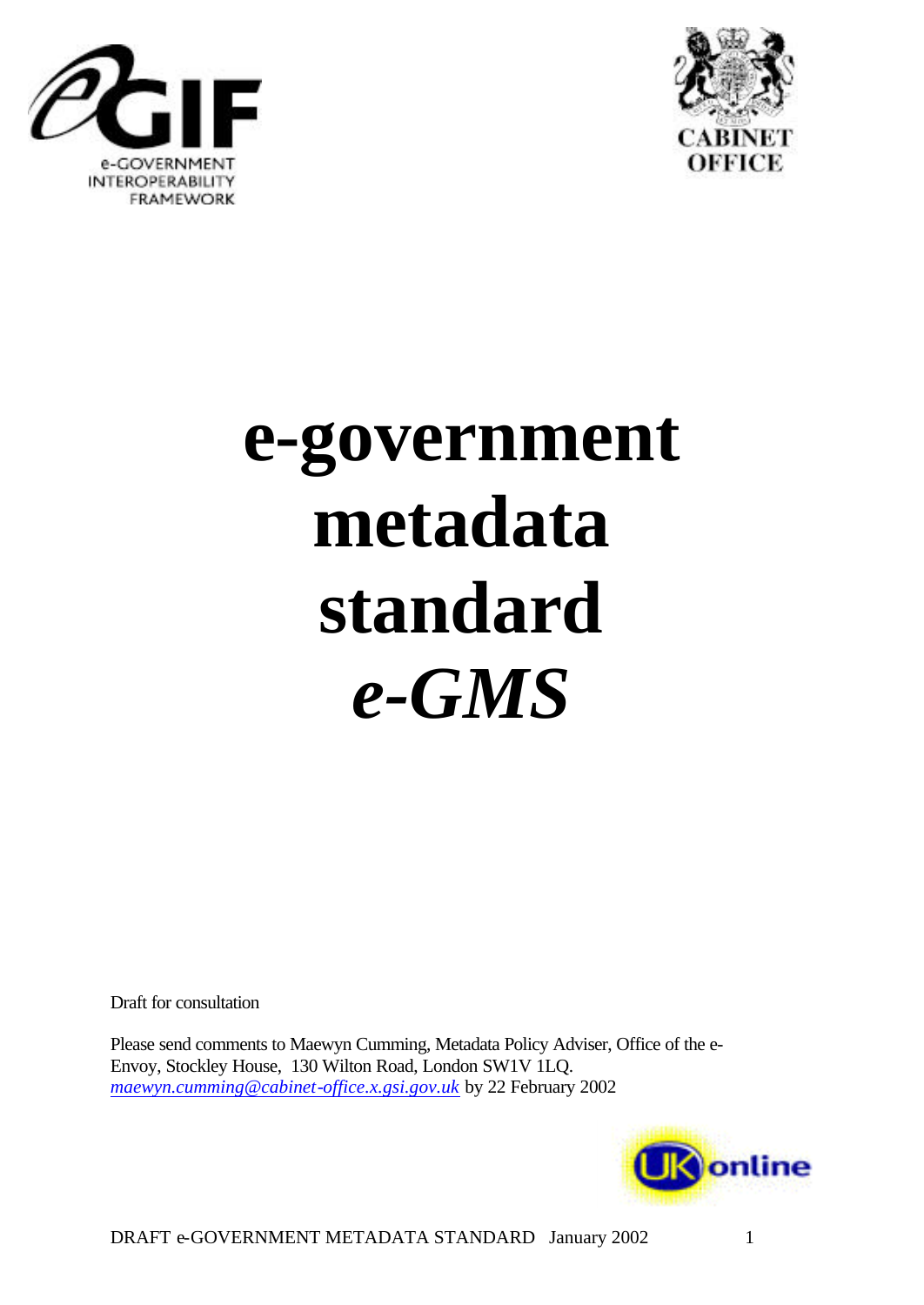## The UK e-Government Metadata Standard v2

| 1.                   |                       |  |
|----------------------|-----------------------|--|
| 2.                   |                       |  |
| 3.                   | $\bf INTRODUCTION. 3$ |  |
| 3.1.<br>3.2.<br>3.3. |                       |  |
| 4.                   |                       |  |
| 5.                   |                       |  |
| 6.                   |                       |  |
| 7.                   |                       |  |
| 8.                   |                       |  |
| 9.                   |                       |  |
| 10.                  |                       |  |
| 11.                  |                       |  |
| 12.                  |                       |  |
| 13.                  |                       |  |
| 14.                  |                       |  |
| 15.                  |                       |  |
| 16.                  |                       |  |
| 17.                  |                       |  |
|                      |                       |  |
| 18.                  |                       |  |
| 19.                  |                       |  |
| 20.                  |                       |  |
| 21.                  |                       |  |
| 22.                  |                       |  |

## **1. DOCUMENT HISTORY**

|      | $\vert$ v. 0.0 Sent to members of the MWG.                               |             |
|------|--------------------------------------------------------------------------|-------------|
|      | v. 0.1 Testing version. Additional elements will be tested in the field. |             |
| v0.2 | Open consultation, for response by 2002-02-22.                           | 09 Jan 2002 |
|      |                                                                          |             |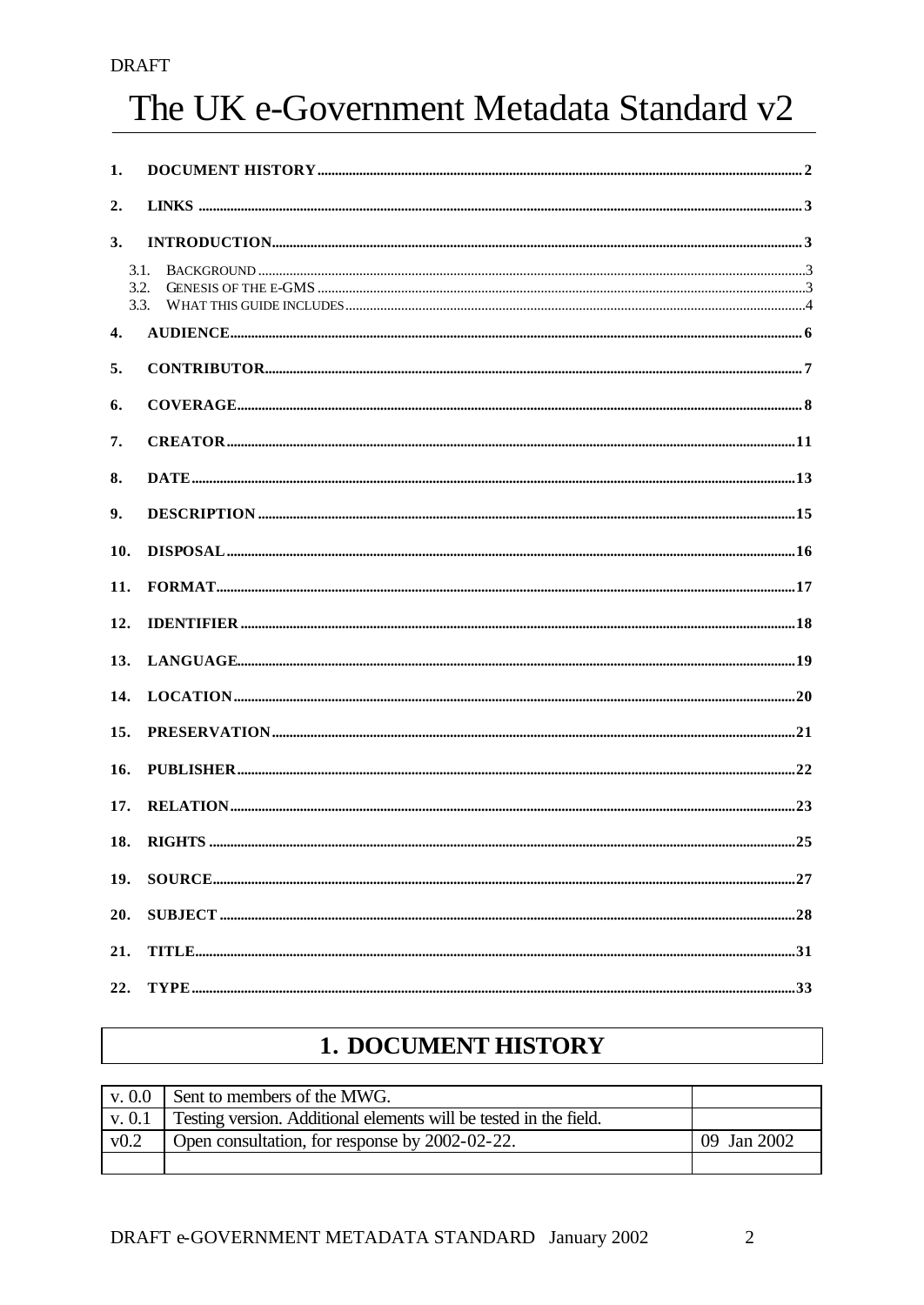## **2. LINKS**

| e-Government Metadata Framework (e-GMF)            | <http: interoperability="" met<="" td="" www.govtalk.gov.uk=""></http:>  |
|----------------------------------------------------|--------------------------------------------------------------------------|
|                                                    | adata_document.asp?docnum=219>                                           |
| e-Government Interoperability Framework (e-GIF) v3 | http://www.govtalk.gov.uk/interoperability/egif_                         |
|                                                    | document.asp?docnum=363                                                  |
| <b>Compliance Statement</b>                        | <http: egif<="" interoperability="" td="" www.govtalk.gov.uk=""></http:> |
|                                                    | document.asp?docnum=326                                                  |
| XML schema                                         | (not yet completed)                                                      |
| List of related projects and organisations         | <http: library="" library.asp?p<="" td="" www.govtalk.gov.uk=""></http:> |
|                                                    | $age=4\ℴ=title\&librarydoes=3$<br>$\geq$                                 |
| Government Data Standards Catalogue                | http://www.govtalk.gov.uk/interoperability/egif                          |
|                                                    | document.asp?docnum=361                                                  |

## **3. INTRODUCTION**

## **3.1. Background**

The reasons and policies for developing this standard are outlined in the e-Government Metadata Framework.

To summarise them;

- · Modernising Government calls for better use of official information, joined-up systems and policies, and services designed around the needs of citizens.
- · Considerable work has already been done to standardise government information systems so they can be accessed easily from central portals.
- · New systems for the handling of electronic records are being devised. Official records will not always be stored in paper format.
- · Metadata makes it easier to manage or find information, be it in the form of web pages, electronic documents, paper files, databases, anything.
- · For metadata to be effective it needs to be structured and consistent across organisations.
- · The e-GMF is therefore mandated across all government information systems. By association, so is the e-GMS

## **3.2. Genesis of the e-GMS**

The first version of this Standard, as described in the e-GMF, consisted of simple Dublin Core. In this version, additional elements have been added to facilitate information and records management. The following principles, from the e-Government Metadata Framework, were followed when the additional elements and application profile were created.

### **e-GMS Principles**

It will be **Independent.** It will not be software, application or project based, but flexible enough to meet the information retrieval and records management needs of any information held in any format.

It will be **Simple** to use. The standard must be readily applicable by those with widely varying experience of preparing resource descriptions.

It will be **Compliant with other UK Government standards** and policies, such as the e-GIF standards and the Government Data Standards Catalogue.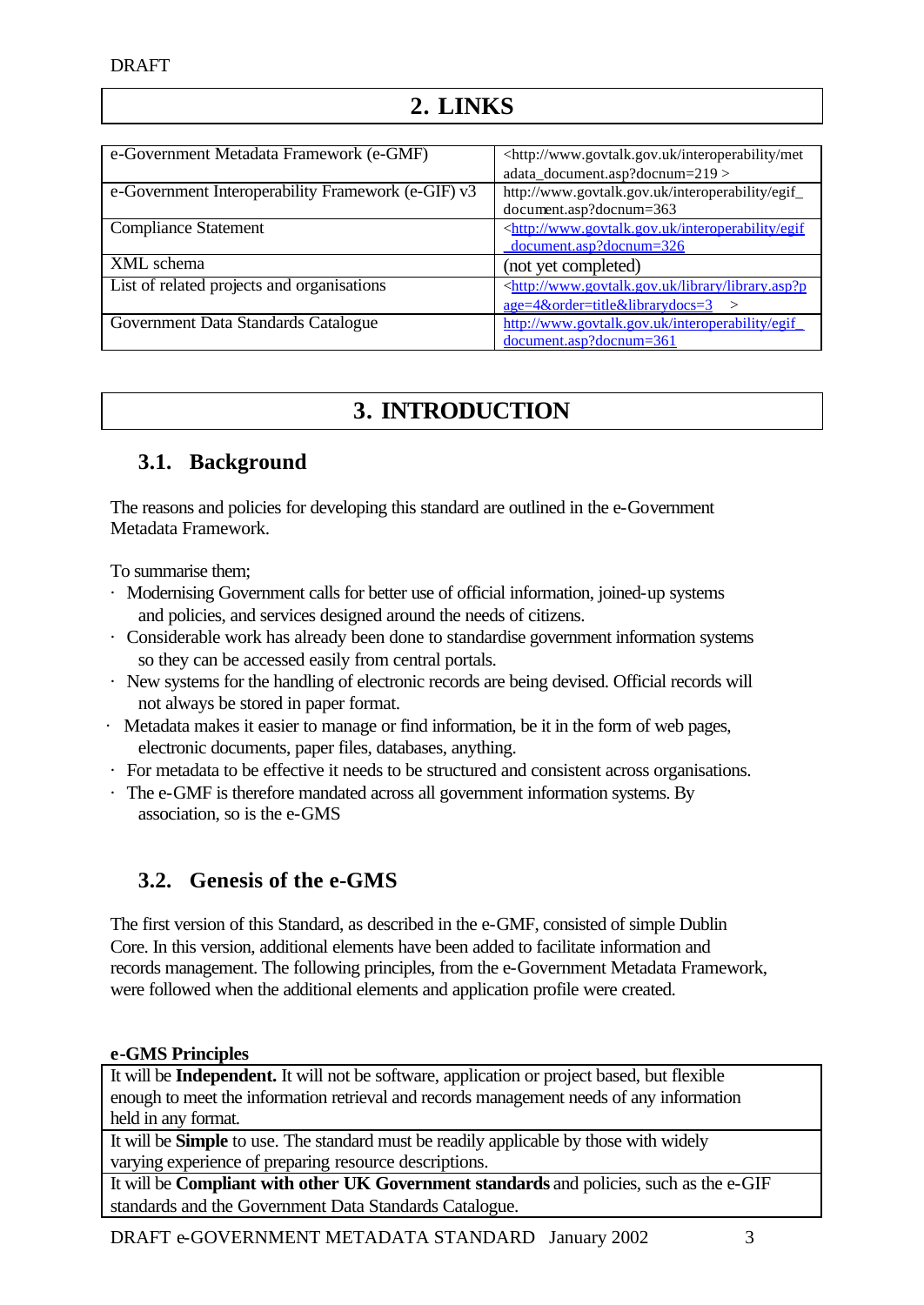It will be **Compliant with international standards.** Information is an international resource, and the UK aims to remain a leader in the global information revolution. To achieve this, the metadata standard must reflect international standards and systems. If an international standard is appropriate and kept up to date it will be incorporated into the e-GMS. Preference will be given to standards with the broadest remit, so appropriate international standards will take preference over EU standards, EU will take preference over UK standards.

It will be **Stable.** Changes to a standard that will become embedded in all information systems will require considerable effort, time and resources to implement. The e-GMS must therefore be flexible enough to meet future as well as current needs.

It will be **Extensible.** Additional element refinements can be added where it can be shown that these are essential and the existing set does not make provision for the requirement. A balance will need to be struck between the need for extensibility and the need for stability.

It will be economical and give **Value for Money**.

It will be **Inclusive,** taking into account the many existing metadata schemes, with the aim of minimising the need to rework existing products. This will be balanced with the need for maximum interoperability, which requires consistency across all information resource descriptions.

**Above all**, it will meet the information retrieval and management needs of the citizen and of government.

## **3.3. What this guide includes**

For each metadata element you will find the following data:

**Obligation**: All elements are allocated a level of obligation. These are:

- *· Mandatory*: this element must have a value.
- *· Mandatory if applicable*: this element must be given a value if the information is available.
- *· Recommended*: should be given a value if the data is appropriate to the given resource.
- *· Optional*: should be given a value if the data is appropriate to the given resource.

The obligation applies to the element as a whole. Values can be added to either the unqualified element or to one or more refinements.

**Refinements::** The refinements, or sub-elements and other controls over the values of the element . A client who does not understand a specific element refinement term should be able to ignore the qualifier and treat the metadata value as if it were an unqualified (broader) element.

**Repeatability**. Can the element be repeated, and if so how often, in one metadata record. It is recognised that some systems cannot cope with repeated elements or refinements.

**Examples**: To indicate how the elements could be filled in for a variety of different types of resource. It is used in an informal way, intended to demonstrate the meaning of the element or refinement. The exact text will vary between applications.

**Notes**: Giving background information, the purpose of the element, its application to different aggregation levels and other factors.

**Encoding schemes:**: Standards and schemes which were consulted before deciding on this format. Where it has not been possible to fully adhere to recognised encoding schemes (indeed many systems clash with each other) the principles behind them have been taken into account. A complete list of the Encoding schemes referred to can be found at Appendix 1. **Mapping**: Lists the elements in other metadata schemes that the element maps to. The other schemes compared are

**Dublin Core**: the set of metadata elements and refinements developed by the Dublin Core Metadata Initiative, which makes up the core of the e-GMS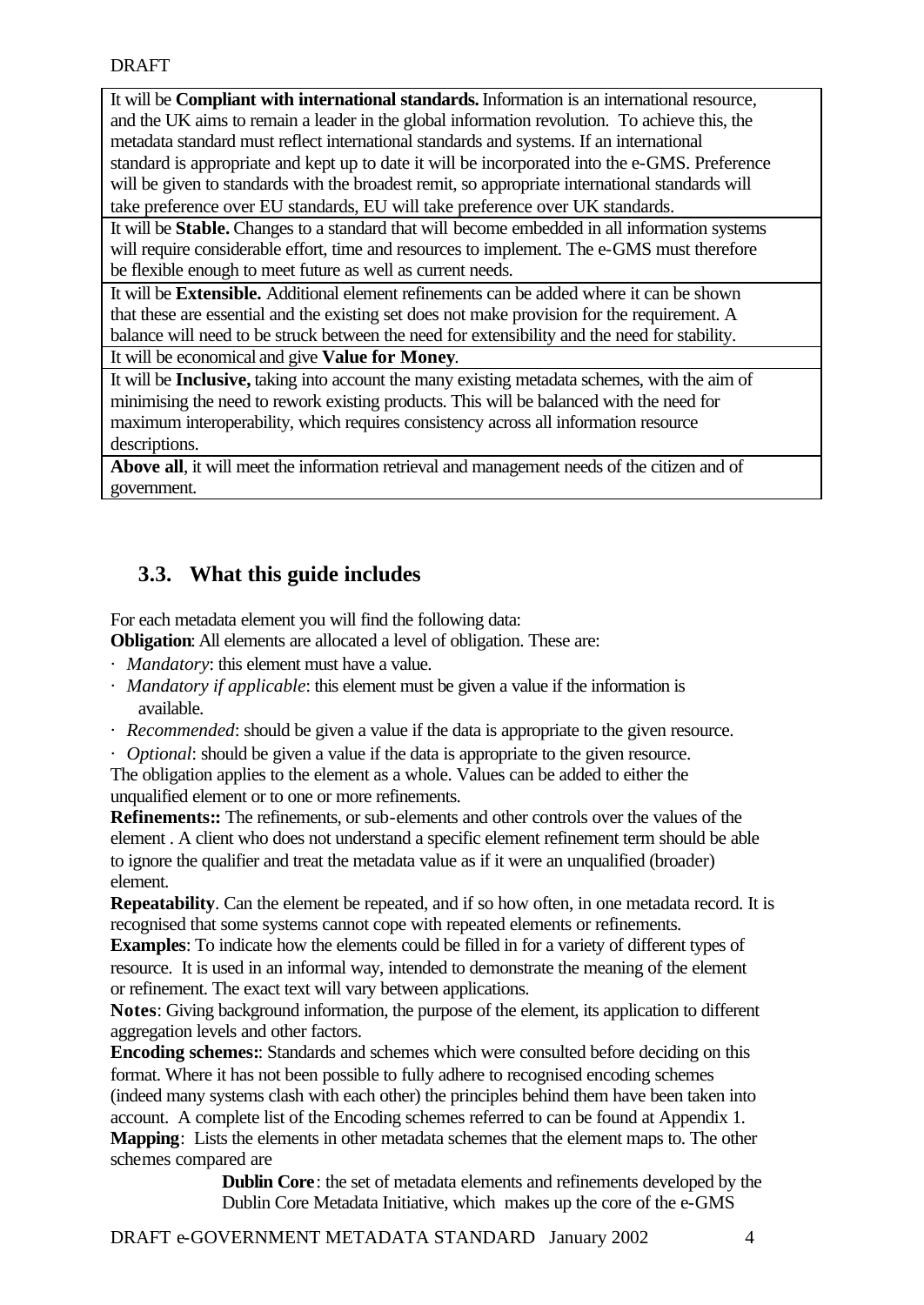**AGLS**: Australian Government Locator Service **NGDF**: The National Geospatial Data Framework **GILS**: Government Locator Service, used in the USA **PRO**: Metadata elements recommended by the UK Public Record Office.

For ease of reference, the elements are listed in alphabetical order.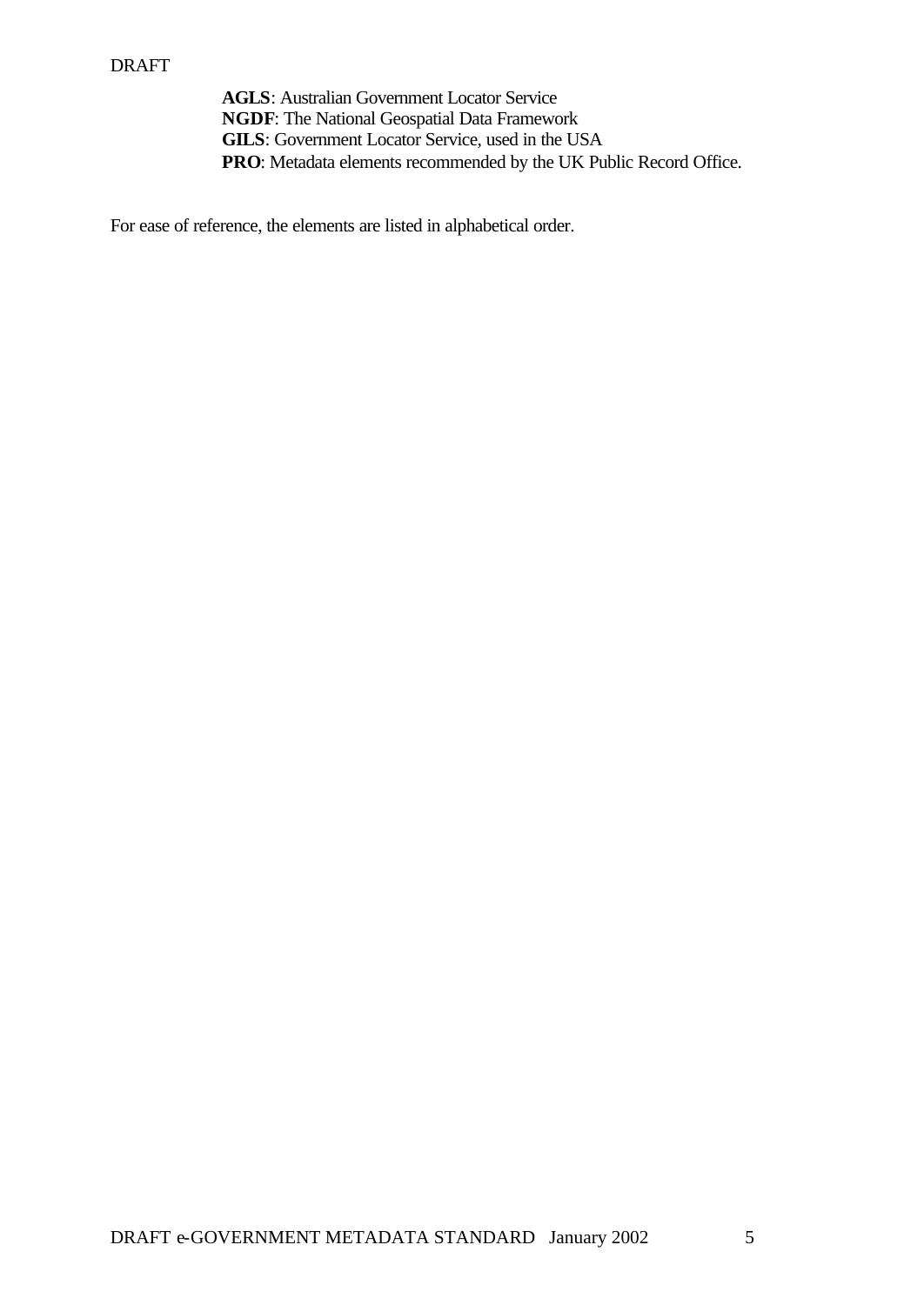## **4. AUDIENCE**

A category of user for whom the resource is intended.

Optional Repeatable

This element is used to

- · indicate the level or focus of the resource
- · enable further filtering or narrowing of a search to items suited to the intended audience

The audience for a resource may be one of two basic classes: (1) an ultimate beneficiary of the resource (such as a student or trainee), or (2) an entity that mediates access to the resource (such as a teacher or trainer). The mediator element refinement represents the second of these two classes.

It is envisaged that the refinements will be used most extensively by organisations specialising in education, though it will have value for other sectors, such as health and social services. Example, if the resource contains information on social security benefits the ultimate audience is the person who receives benefits, but access to this is often mediated by a social worker.

Encoding schemes will be needed if the real value is to be gained from this element. Various educational encoding schemes are available, and no doubt there are others for other domains, e.g. health. *We need to list these and decide which are the most useful, and if necessary develop a UK government scheme.*

#### **Refinements:**

|  | Mediator | t mediates access to the resource.<br>that<br>enu |
|--|----------|---------------------------------------------------|
|--|----------|---------------------------------------------------|

**Examples:** AUDIENCE: Students MEDIATOR: Teachers

AUDIENCE: Engineers

AUDIENCE: UK Citizens

| Dublin core | Audience (DC-ed) |
|-------------|------------------|
| <b>AGLS</b> | Audience         |
| <b>NGDF</b> |                  |
| <b>GILS</b> |                  |
| <b>PRO</b>  |                  |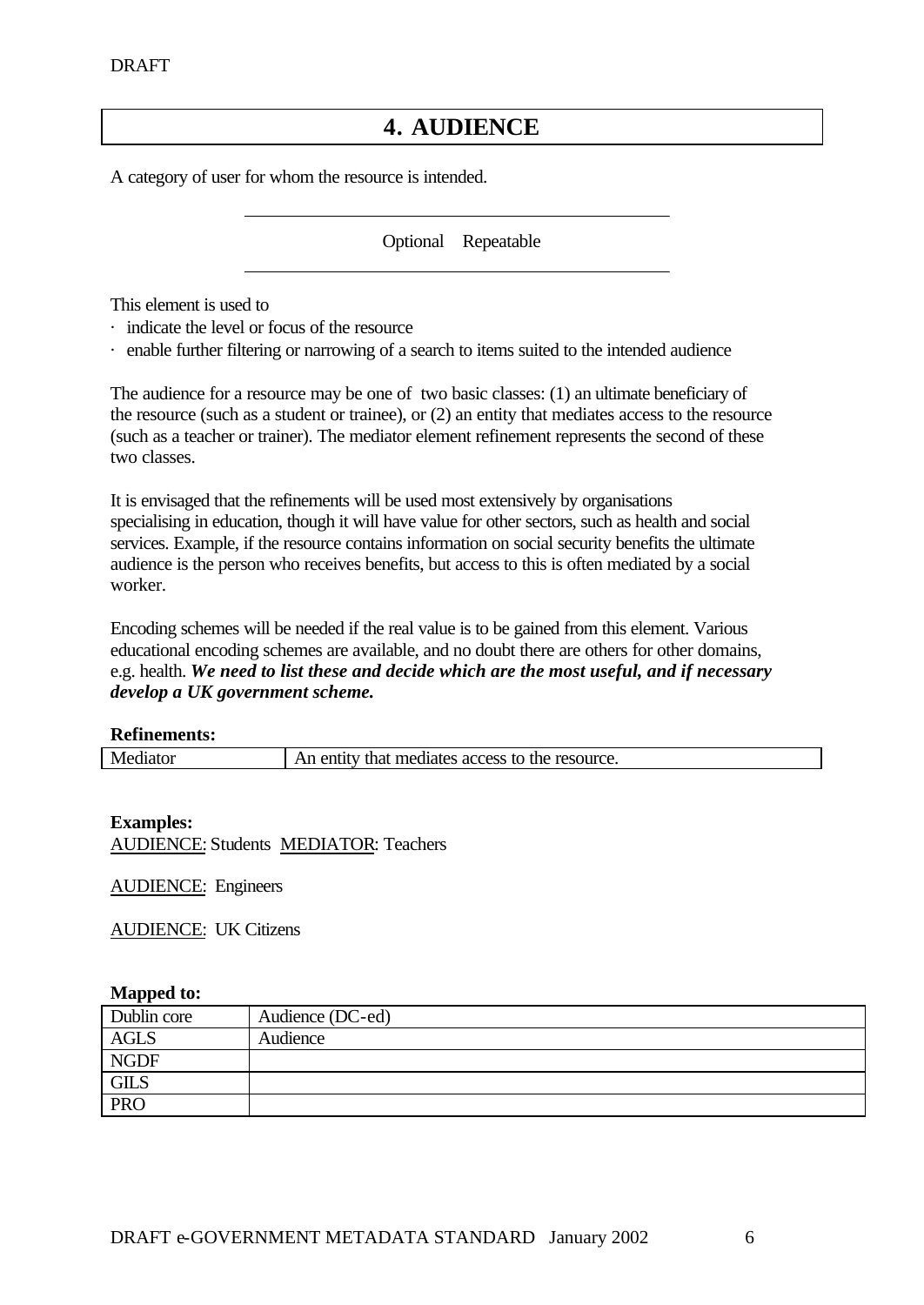## **5. CONTRIBUTOR**

An entity responsible for making contributions to the content of the resource.

Mandatory if applicable Repeatable

Examples of a Contributor include a person or organisation. Typically, the name of a Contributor should be used to indicate the entity.

Include all persons or organisations that played an important role in creating the content of the resource but do not appear in the 'creator' element.

**Examples:** CONTRIBUTOR: Photographs by O Shutter

CONTRIBUTOR: Edited by Mike Ukpai, Cabinet Office

*For minutes drafted by a minutes secretary but for which responsibility for content belongs with the Chair of the meeting. (The Chair will be entered in the Creator field)* CONTRIBUTOR: Drafted by A O Jones, Department of Administrative Affairs

#### **Encoding schemes:**

Government Data Standards Catalogue

| ---<br>Dublin Core | Contributor |
|--------------------|-------------|
| AGLS               | Contributor |
| <b>NGDF</b>        |             |
| <b>GILS</b>        | Contributor |
| <b>PRO</b>         |             |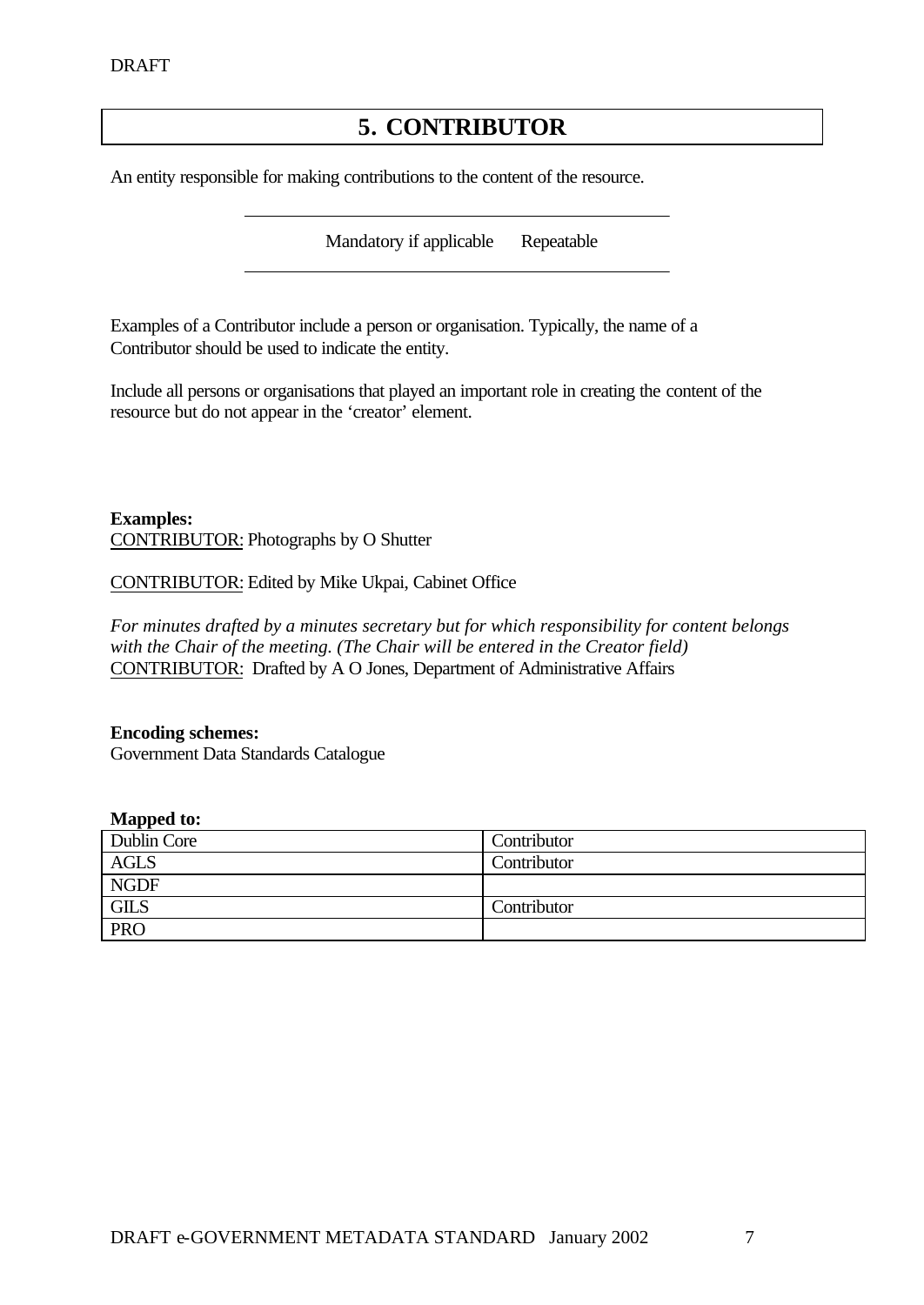## **6. COVERAGE**

The time period and place covered by the content of the resource.

Recommended Repeatable

This element is extremely useful for limiting a search to information on a particular place or time.

Data will usually be put under Spatial or Temporal rather than the broader Coverage. For items such as maps and area-specific statistics that require more specific geographic detail the DCMI Point or similar refinement should be used.

'Spatial' includes jurisdiction, town, county, borough, constituency, region etc.

For preference, repeat the element for each value if the resource covers more than one area or time period. Alternatively use **;** as a list separator (see first example).

Give enough detail to ensure places that share names can be accurately identified, e.g. Newcastle, New South Wales, Australia.

When the 'Spatial referencing by coordinates' refinement is used, all of the further refinements should be filled in.

'System of spatial referencing by coordinates' should specify the scheme used, e.g. 'Irish National Grid' or 'Latitude and Longitude'. It should always be followed by the four bounding coordinates. This refinement can be repeated if it is useful to record the coordinates in more than one system, e.g. the Irish National Grid references *and* Latitude and Longitude.

'Temporal' refers to the time period covered by the content of the resource not its creation or publication date. Dates should be in standard W3C format e.g. yyyy-mm-dd. The further refinements given here will mainly be used for situations where greater detail about the time covered is important, e.g. statistics or geographic information.

| Spatial  | Postcode                                |                                              |
|----------|-----------------------------------------|----------------------------------------------|
|          | <b>Unique Property Reference Number</b> |                                              |
|          | Spatial referencing by co-ordinates     | System of spatial referencing by coordinates |
|          |                                         | Bounding rectangle                           |
|          |                                         | West bounding coordinate                     |
|          |                                         | East bounding coordinate                     |
|          |                                         | North bounding coordinate                    |
|          |                                         | South bounding coordinate                    |
|          | Spatial unit                            |                                              |
| Temporal | Beginning date                          |                                              |
|          | End date                                |                                              |
|          | Data capture period                     |                                              |
|          | Status of start date of capture         |                                              |

#### **Refinements:**.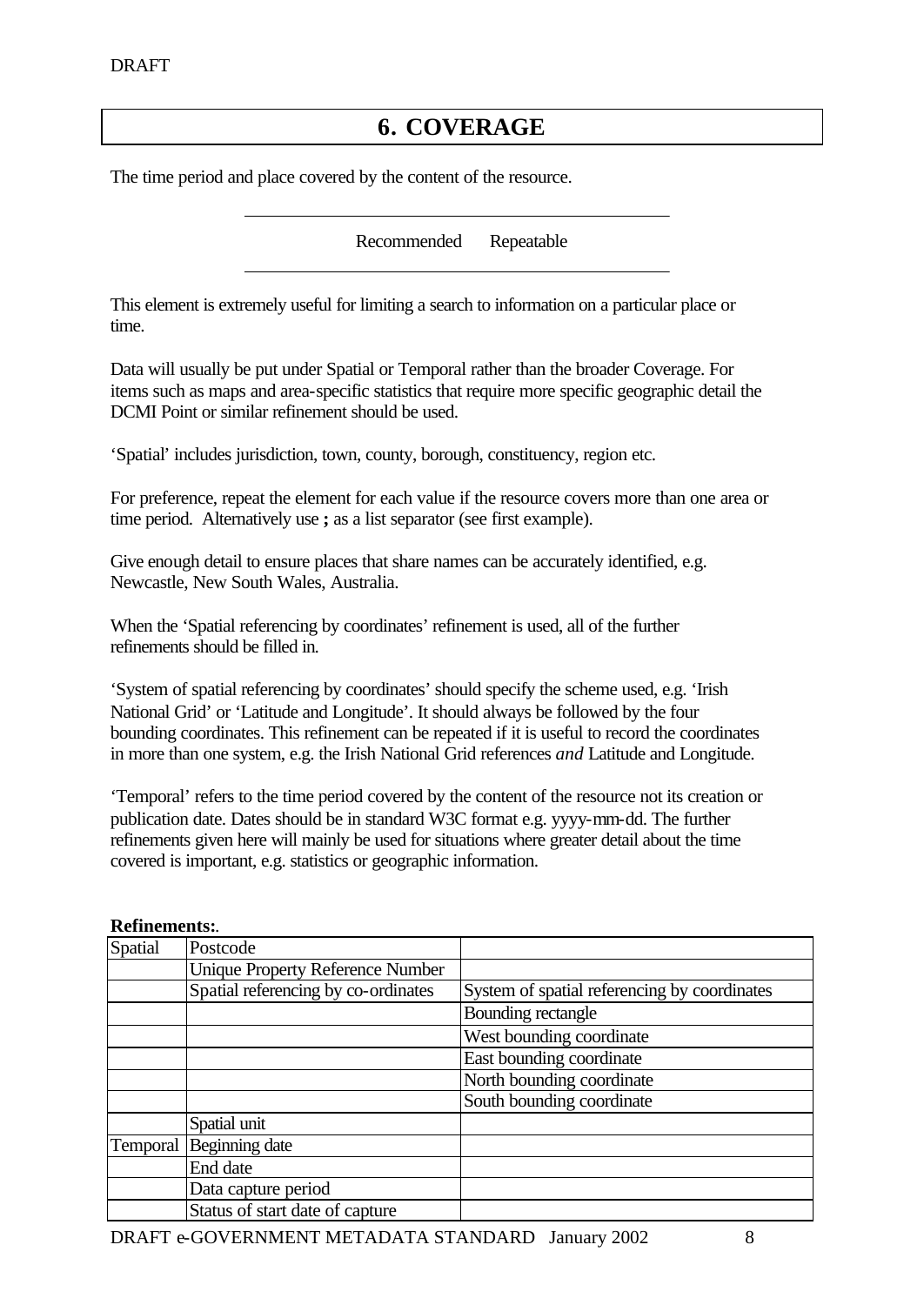| IStart date of capture          |  |
|---------------------------------|--|
| <b>End</b><br>l date of capture |  |

#### **Examples:**

*For a tale of two cities* COVERAGE.SPATIAL: Brussels, Belgium COVERAGE.SPATIAL: Stockholm, Sweden

*Prefer the above to* COVERAGE.SPATIAL: Brussels, Belgium; Stockholm, Sweden

*For a set of statistics covering all of the UK and broken down by county* COVERAGE.SPATIAL: UK SPATIAL UNIT: COUNTY

*For a resource about events which occurred between 13th March 2000 and 13th March 2001* COVERAGE.TEMPORAL: 2000-03-13/2001-03-13

*For a document looking at events in Lewisham during the 1950s* COVERAGE.TEMPORAL: 1951/1960 COVERAGE.SPATIAL: London Borough of Lewisham, London, UK

*For a 2002/03 tax return, collected by the IR during 2003/04* COVERAGE.TEMPORAL.BEGINNING DATE: 2002-04-01 END DATE: 2003-03-31 START DATE OF CAPTURE: 2003-08-01 END DATE OF CAPTURE: 2004-04-01

**Encoding schemes:** 

Spatial

Government Data Standards Catalogue DCMI Point: identifies a point in space using its geographic coordinates http://dublincore.org/documents/dcmi-point/ DCMI box: identifies a region of space using its geographic limits http://dublincore.org/documents/dcmi-box/ ISO 3166 Codes for the representation of names of countries http://www.din.de/gremien/nas/nabd/iso3166ma/codlstp1/index.html TGN The Getty Thesaurus of Geographic Names http://shiva.pub.getty.edu/tgn\_browser/ ISO 19115 http://www.anzlic.org.au/asdi/metaiso.htm#iso

Temporal

W3CDTF http://www.w3.org/TR/NOTE-datetime

DCMI Period: A specification of the limits of a time interval http://dublincore.org/documents/dcmi-period/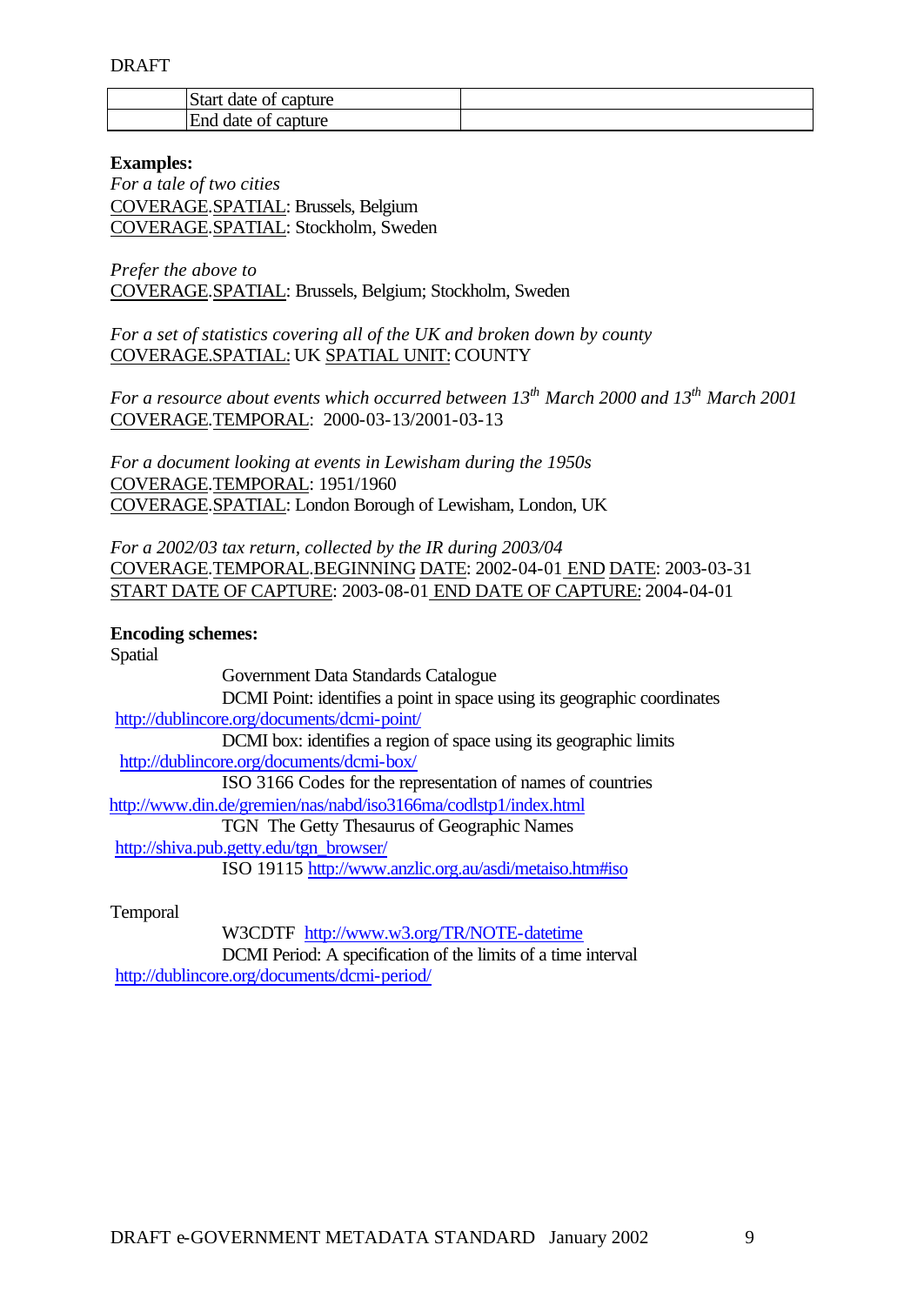| Dublin Core | Coverage Refinements: Spatial, Temporal                                                                                                                                                                                                                                                                                                                                                                                                                                            |
|-------------|------------------------------------------------------------------------------------------------------------------------------------------------------------------------------------------------------------------------------------------------------------------------------------------------------------------------------------------------------------------------------------------------------------------------------------------------------------------------------------|
| <b>AGLS</b> | Coverage; <i>Refinements</i> : Spatial, Temporal;                                                                                                                                                                                                                                                                                                                                                                                                                                  |
|             | Jurisdiction; Postcode                                                                                                                                                                                                                                                                                                                                                                                                                                                             |
| <b>NGDF</b> | Geographic extent; Refinements Spatial<br>referencing by coordinates: System of spatial<br>referencing by coordinates; West bounding<br>coordinate; East bounding coordinate; North<br>bounding co-ordinate; South bounding<br>coordinate; Postcode district extent; National<br>Extent; Administrative area extent; Date capture<br>period; Status of start date of capture; Start date<br>of capture; Status of end date of capture; end<br>date of capture; Frequency of update |
| <b>GILS</b> | Spatial domain; Place; Place keyword thesaurus;<br>Place keyword; Bounding coordinates; West<br>bounding co-ordinate; East bounding coordinate;<br>North bounding co-ordinate; South bounding<br>coordinate; Time period; Beginning date;<br>Ending date; Time period textual; Time period<br>structured                                                                                                                                                                           |
| <b>PRO</b>  |                                                                                                                                                                                                                                                                                                                                                                                                                                                                                    |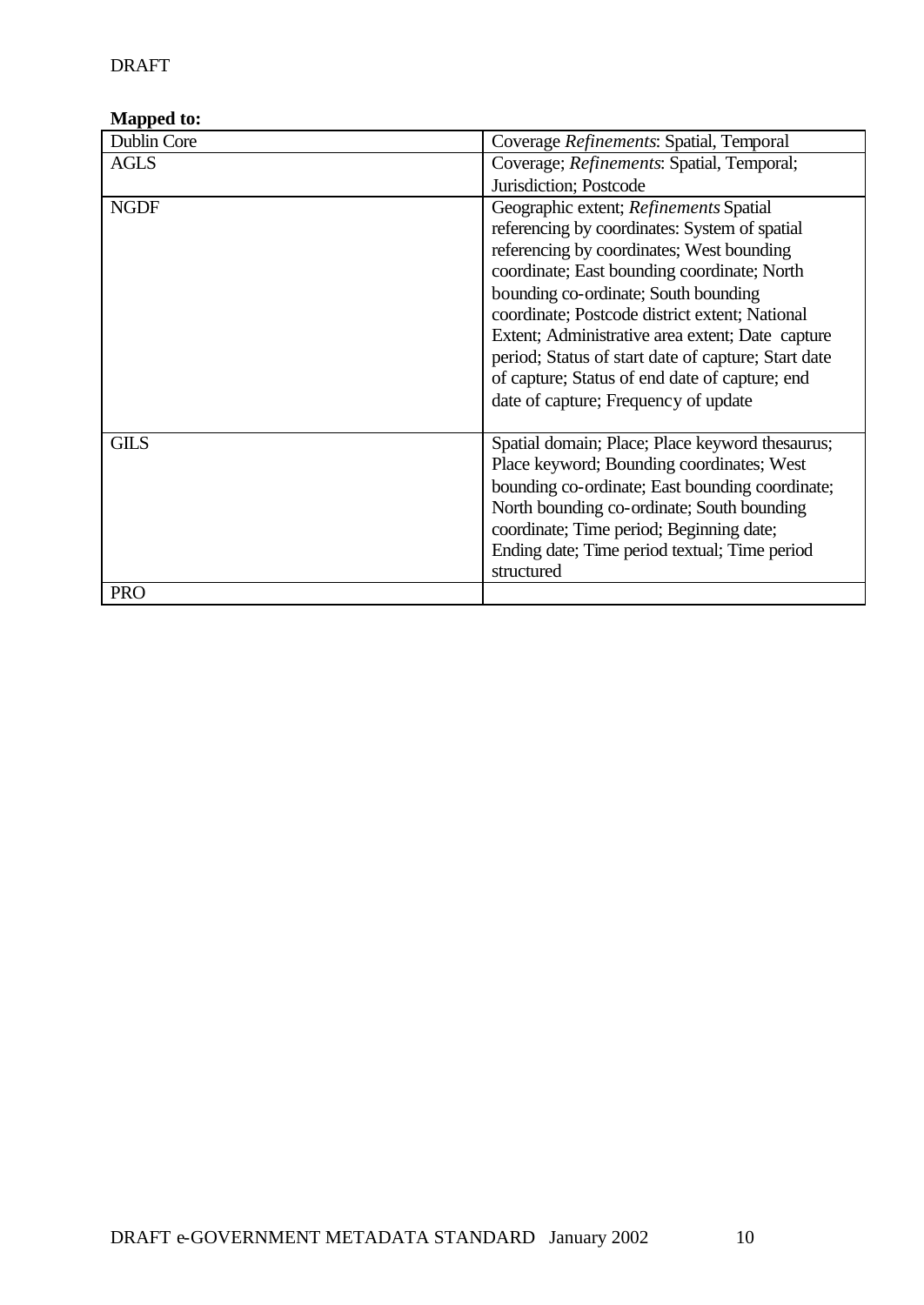## **7. CREATOR**

An entity primarily responsible for making the content of the resource.

Mandatory Repeatable

Examples of a Creator include a person or organisation. Typically, the name of a Creator should be used to indicate the entity. This agent often has legal responsibilities and obligations, and personal names may be needed for audit trails.

To enable a resource to be tracked when the division creating it has been disbanded or the Creator has moved on, include the full hierarchy, e.g. department, division, section, team. It is often best to 'depersonalise' the creator, and give the job title rather than the name.

Give full contact details if possible, especially when they are not to be given elsewhere, i.e. where the creator is different from the publisher/distributor. If possible use generic e-mails rather than personal ones, as these are less likely to change, e.g. aviation.stats@dtlr.gov.uk

Acronyms may be meaningless to users. Use the full official title of the organisation, or link to a glossary or explanatory note.

#### **Refinements:**

| Owner     | Use when it is essential or helpful to record the person or organisation who<br>has chief responsibility for the content of the resource. This may be needed<br>for audit trails or other legal or official purposes.                                                                                                                 |
|-----------|---------------------------------------------------------------------------------------------------------------------------------------------------------------------------------------------------------------------------------------------------------------------------------------------------------------------------------------|
| Contact   | The individual or organisation to be contacted for further information about<br>the content of the resource. Should this be here, or part of the resource<br>itself? It is not needed for information retrieval, but may be essential if the<br>metadata is to placed in a separate metadatabase. Should it be a separate<br>element? |
| Custodian | The individual responsible for the management of the documents. Do we need<br>this in addition to owner. Are they effectively the same thing?                                                                                                                                                                                         |

#### **Examples:**

*For a resources for which chief responsibility for content rests with the Assistant Director, but ownership of the policy rests with the overall organisation, and a third person is the 'expert' to whom enquiries should be sent in the first instance.*

CREATOR: Assistant Director; Technology Strategy Team, Office of the e-Envoy, Cabinet Office ukgovtalk@e-envoy.gov.uk OWNER: Office of the e-Envoy, Cabinet Office, 130 Wilton Road, London SW1V 1LQ, info@e-envoy.gov.uk CONTACT: Interoperability Strategist, Technology Strategy Team, Office of the e-Envoy, Cabinet Office ukgovtalk@eenvoy.gov.uk

CREATOR: Information Services Unit, Department of Administrative Affairs (DAA), Room 27, 301 Whitehall, London SW1. *lis@daa.gsi.gov.uk*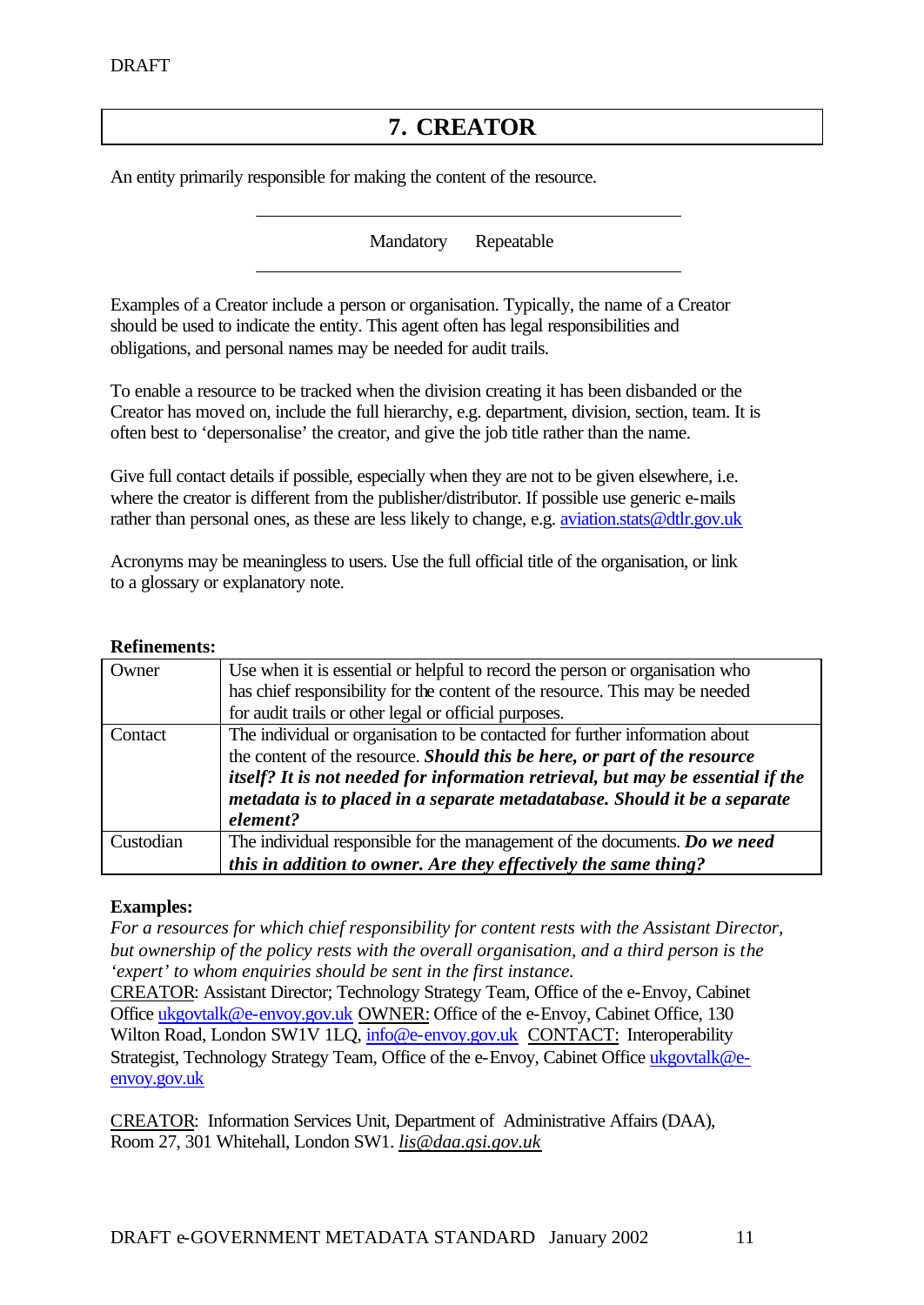*For the minutes of a meeting which were drafted by the minutes secretary but for which responsibility for content rests with the chair of the meeting. (The minutes secretary appears in the Contributor element)*  CREATOR: Jon Tiles, Association of County Councils, Denmark dba@arf.dk

#### *For a resource prepared by an external consultant*

CREATOR: Stella Dextre-Clarke, Consultant SDClarke@LukeHouse.demon.co.uk OWNER: Department of Administrateive Affairs, Information Technology Directorate, info@daa.gsi.gov.uk

#### **Encoding schemes:**

Government Data Standards Catalogue

| .           |                                        |
|-------------|----------------------------------------|
| Dublin Core | Creator.                               |
| AGLS        | Creator                                |
| <b>NGDF</b> | Originator.                            |
| <b>GILS</b> | Originator.                            |
| <b>PRO</b>  | Author/Originator; E-mail sender name. |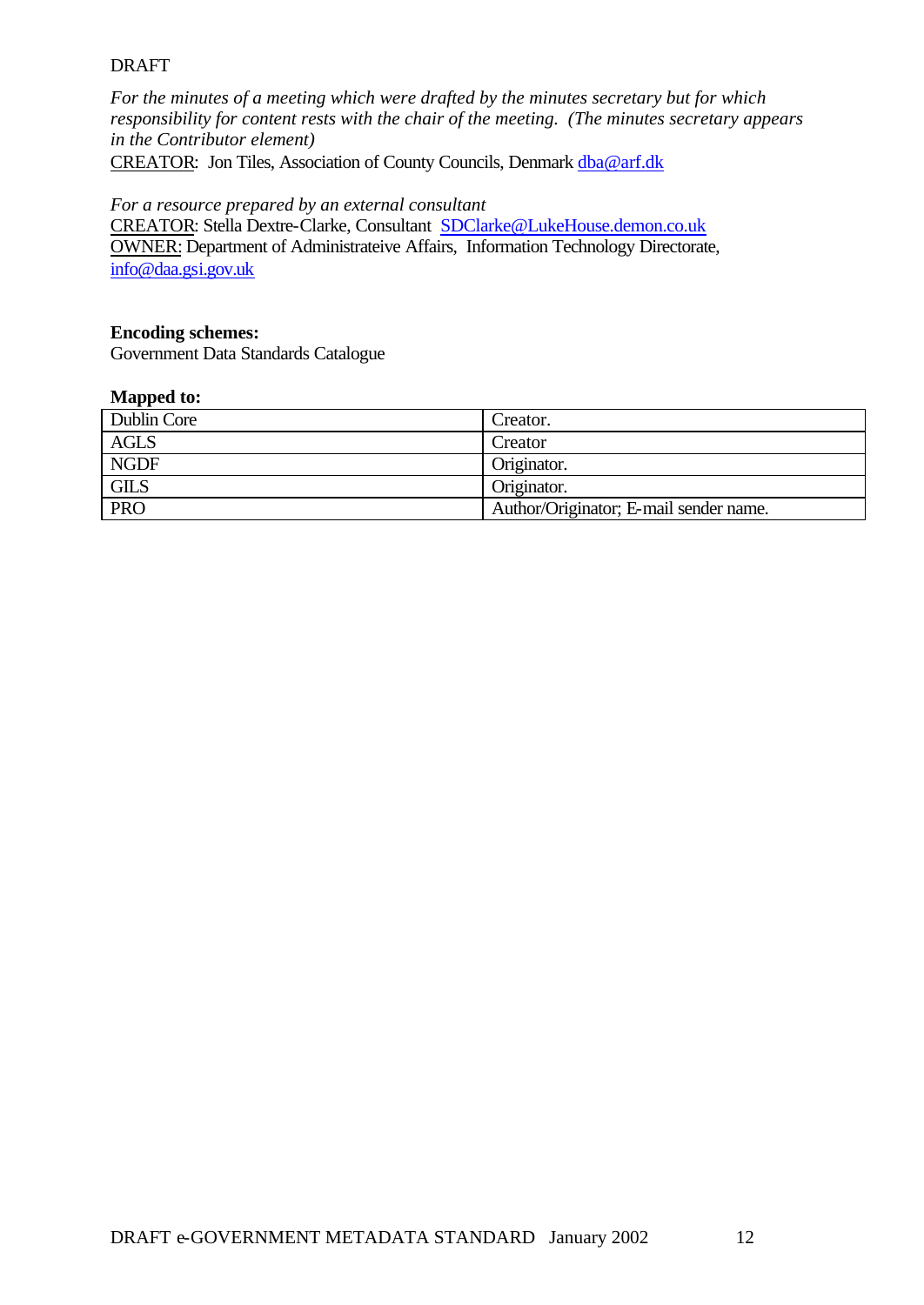## **8. DATE**

A date associated with an event in the life cycle of the resource.

Mandatory Repeatable

Dates need to appear in a format that is recognisable to people all over the world, and that can be interpreted by computer software. The W3C format allows accurate searching, and makes it clear which is the year, month or day. The format is yyyy-mm-dd, where *yyyy* is the year, *mm* is the month and *dd* the day.

When the time is also needed, add **T**hh:mm, where hh is the hour (using the 24 hour clock), mm is minutes. For more detail of this notation can be found at http://www.w3.org/TR/NOTE-datetime.

The Date field refers to dates relevant to the information resource itself, not the information held within the resource. For example, for a document about the civil service in the  $18<sup>th</sup>$ century, put '18<sup>th</sup> century' in Coverage and put the date published in Date.

#### **Refinements:**

| Acquired      | <b>Definition:</b> Date on which the resource was received into the organisation.            |  |
|---------------|----------------------------------------------------------------------------------------------|--|
|               | <b>Comment:</b> The nature of a resource can change when it is submitted by one authority    |  |
|               | to another (e.g. in legislative procedures) without necessarily any change being made        |  |
|               | to the content of that resource.                                                             |  |
|               | EXAMPLE: The date that a legislative text is tabled for consideration (=date of              |  |
|               | acquisition by the House) is not the same as the date the resource is adopted (by the        |  |
|               | submitting or receiving authority).                                                          |  |
|               | Includes date/time an e-mail was received.                                                   |  |
| Available     | <b>Definition:</b> Date (often a range) that the resource will become or did become          |  |
|               | available.                                                                                   |  |
|               | Q. Should this refinement be used specifically to indicate when a completed                  |  |
|               | resource is made available internally, and 'Issued' be used to indicate when a               |  |
|               | resource was made available to the public? Would this distinction be valuable, and           |  |
|               | would it cause confusion?                                                                    |  |
| Created       | <b>Definition:</b> Date of creation of the resource.                                         |  |
|               | <b>Comment:</b> . The date this version of the resource was created/completed or the         |  |
|               | capacity to store the resource as part of a collection was established, e.g. the creation    |  |
|               | date of a folder, from when it was available for documents to be added, or the               |  |
|               | creation date of a web-site or part of a web-site. Includes date/time an e-mail was          |  |
|               | sent.                                                                                        |  |
| Cut-off date  | <b>Definition:</b> Regular date on which the folder should be segmented into a new part,     |  |
|               | e.g. at commencement of financial year.                                                      |  |
| Declared      | <b>Definition:</b> Date on which the resource was declared, filed or registered as a record. |  |
| Closed        | <b>Definition:</b> The date the capacity to store the resource as part of a collection was   |  |
|               | revoked, e.g. the close date of a folder.                                                    |  |
| <b>Issued</b> | <b>Definition:</b> Date of formal issuance (e.g. publication) of the resource.               |  |
|               | <b>Comment:</b> The date the resource was or is scheduled to be made publicly available.     |  |
|               | Includes publication or release date.                                                        |  |
|               | Q. See query under 'Available'                                                               |  |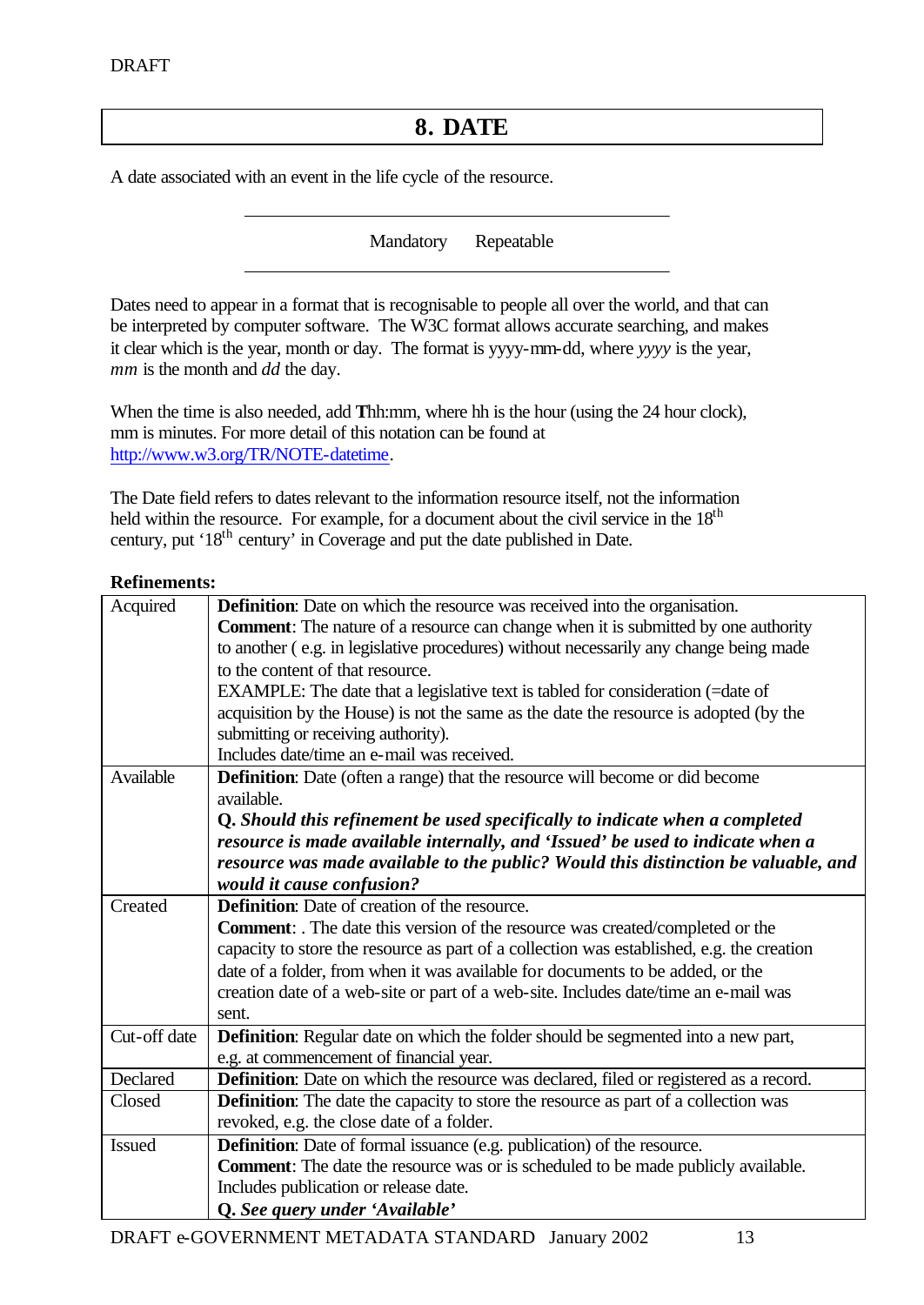| Modified  | <b>Definition:</b> Date on which the resource was changed.                                   |  |
|-----------|----------------------------------------------------------------------------------------------|--|
| Updating  | <b>Definition:</b> How often the resource is updated. Especially relevant for databases.     |  |
| frequency | Comment: This conflicts with the Dublin Core 'dumb down' principle                           |  |
|           | http://dublincore.org/resources/faq/#dumbdown as values in this refinement will not fit into |  |
|           | the broader element, i.e. 'daily' isn't a date.                                              |  |
|           | Option: include this information in the Description.                                         |  |
| Valid     | <b>Definition:</b> Date (often a range) of validity of the resource.                         |  |
|           | <b>Comment:</b> Includes closing date for receiving comments on consultation documents.      |  |

#### **Examples:**

*For a press release approved and sent to editors on 2nd December 2002 but not available for public viewing until 11:00 a.m. the following day*  DATE.CREATED: 2002-12-02 AVAILABLE: 2002-12-03**T**11:00

*For an e-mail received on 3rd July 1997* DATE.ACQUIRED:1997-07-03**T**15:37

DATE. DECLARED: 1996-07-28 CLOSED: 1998-03-16

*For a spreadsheet which will be replaced at the end of the financial year* DATE.CUT-OFF DATE: 2004-03-30

*For the summer timetable of a local bus route*  DATE.VALID: 2003-05-01/2003-10-31

*For a home page that went live on 6th January 2000* DATE.ISSUED: 2000-01-06

*The same home page the following May, after it has been edited* DATE.MODIFIED: 2000-05-01

*For a document completed and approved on 9th September 1997* DATE.CREATED:1997-09-09

#### **Encoding schemes:**

Government Data Standards Catalogue **W3CDTF** http://www.w3.org/TR/NOTE-datetime for details

| Dublin Core | Date Refinements; Created; Valid; Available; Issued; Modified.                    |
|-------------|-----------------------------------------------------------------------------------|
| <b>AGLS</b> | Date Refinements; Created; Modified; Valid; Issued.                               |
| <b>NGDF</b> |                                                                                   |
| <b>GILS</b> | Date of publication; Date of publication structured; Date of publication textual. |
| <b>PRO</b>  | Date/time of document creation; Date/time of record declaration; Date/time of     |
|             | e-mail receipt; Folder open date; Folder close date; Electronic part open date;   |
|             | Electronic part close date.                                                       |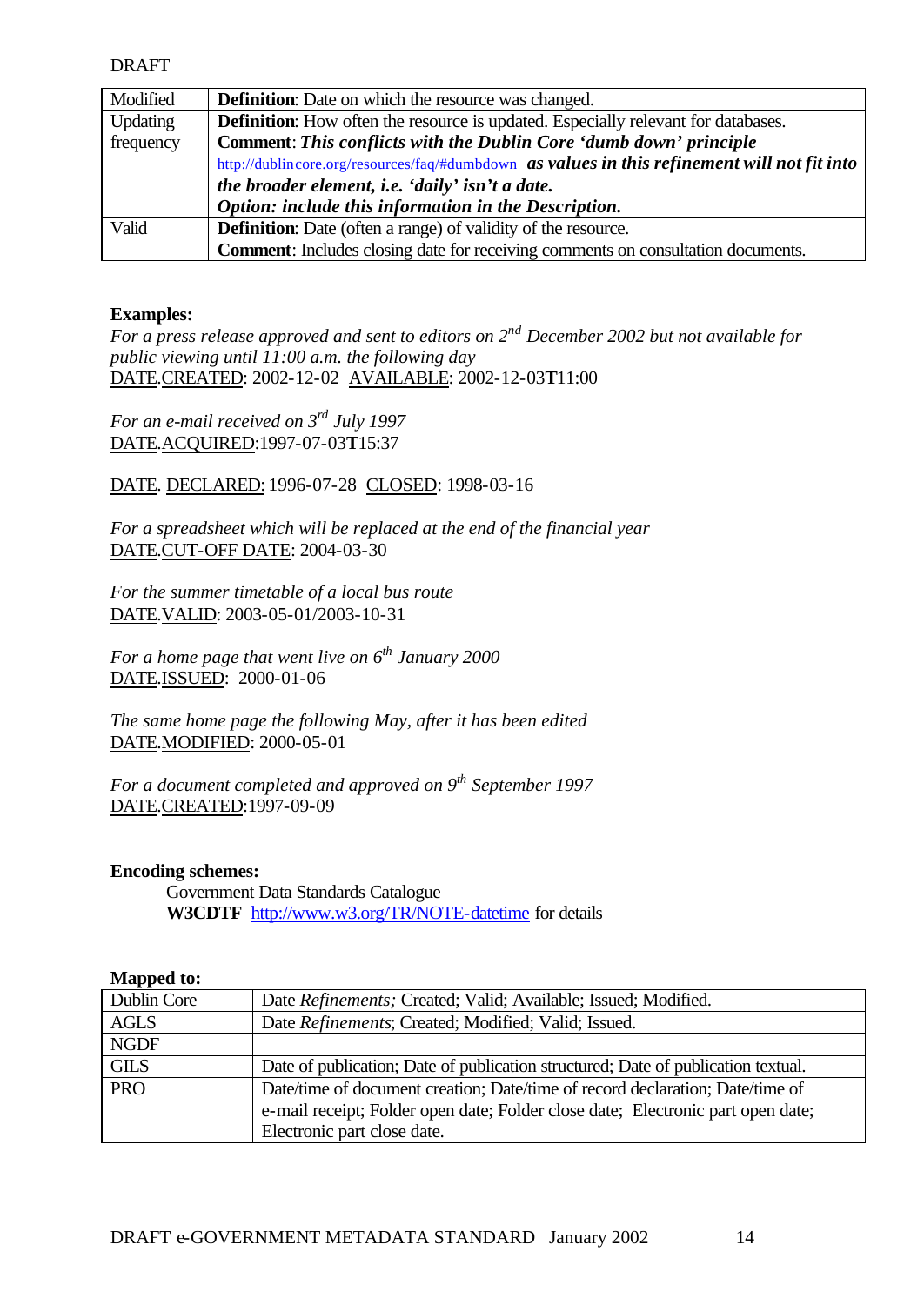## **9. DESCRIPTION**

A description of the information contained in the resource.

Optional Repeatable

The description could cover:

Approach to subject (e.g. critique, explanation, beginners guide) Reason for production of resource (e.g. to inform, invite comments) Groups and organisations referred to Events covered List of key fields (database) or chapters Any other useful information

#### **Hints**:

- ?? Try to picture the description in a long list of hits, under its title. The chances are that only the first line will be immediately visible.
- ?? Keep it brief, with the most important part first.
- ?? Try not to duplicate information held elsewhere (e.g. in the Title, Coverage or Subject elements).

#### **Refinements:**

| Table of contents | A list of subunits of the content of the resource. |
|-------------------|----------------------------------------------------|
| Abstract          | I A summary of the content of the resource.        |

#### **Examples:**

DESCRIPTION: Information resources, mainly unpublished, held by UK government departments, agencies and other bodies. Lists availability, contact details for further information, and sometimes with links directly to resource. Searchable by keyword.

DESCRIPTION.ABSTRACT: Leaflet for parents explaining the purpose of the introduction of Home-School agreements, which are compulsory for all maintained schools from September 1999

DESCRIPTION: The Department of Administrative Affairs web site, with current and background information on UK public administration, the machinery of government, and the UK civil service.

DESCRIPTION.TABLEOFCONTENTS: Document History / Introduction / Preparation / Lists of elements / General principles / Elements

| Dublin Core | Description |
|-------------|-------------|
| <b>AGLS</b> | Description |
| <b>NGDF</b> | Abstract    |
| <b>GILS</b> | Abstract    |
| <b>PRO</b>  | Description |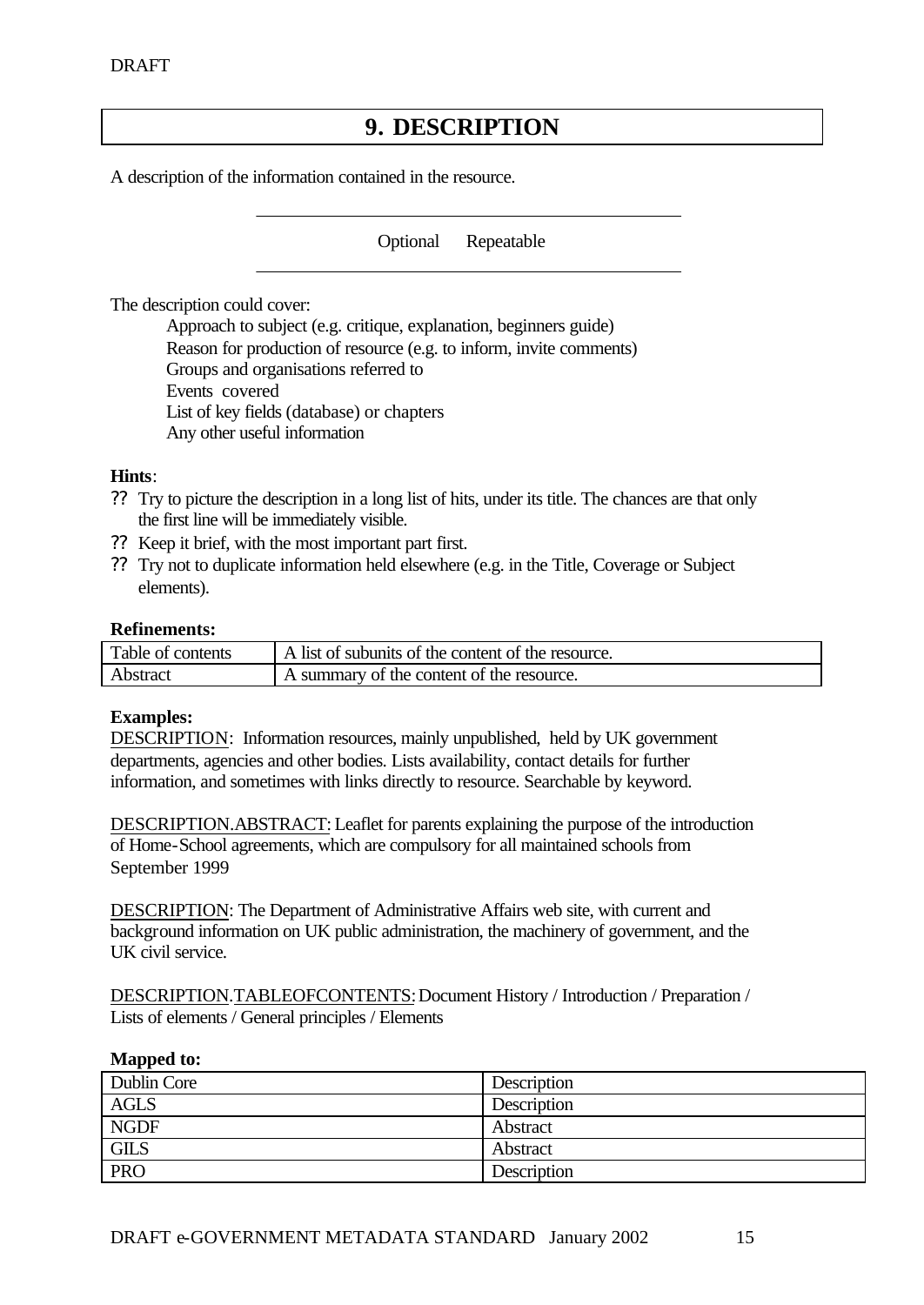## **10. DISPOSAL**

The retention and disposal instructions for the resource.

Optional Repeatable

This is an essential element for helping keep records under control, ensuring they are not kept after they are needed but not disposed of before time.

It is recommended that all web pages have a Review date, so webmasters can easily locate pages before they become out-of-date and send them to their organisations' records office.

The refinements 'Conditions' and 'Action' will be used almost entirely for long-term records management purposes.

#### **Refinements:**

| Review         | Date on which the resource should be reviewed to determine the need to<br>retain it.                                                      |
|----------------|-------------------------------------------------------------------------------------------------------------------------------------------|
| Conditions     | A specific period of time following a specific event determining the period<br>for which the resource must be kept for business purposes. |
| Action         | The action to be taken when the condition is reached.                                                                                     |
| Review details | Details of reviewers and any review decision taken.                                                                                       |

#### **Examples:**

DISPOSAL.CONDITIONS: Five years after completion of programme ACTION: Retain until transfer to PRO

*For a web page which states that "The final report will be published in August 2003"* DISPOSAL.REVIEW: 2003-08-01

*The above information is used to alert the owner at the appropriate time. The owner updates the text to 'The final report has been delayed. It will be available later in 2003', and changes the metadata to read:* DISPOSAL.REVIEW: 2003-10-20

#### **Encoding schemes:**

Action PRO specified list: (Review and further disposition; Destroy; Retain until transfer to PRO)

| Dublin Core |                  |
|-------------|------------------|
| <b>AGLS</b> |                  |
| <b>NGDF</b> |                  |
| <b>GILS</b> |                  |
| <b>PRO</b>  | Disposition rule |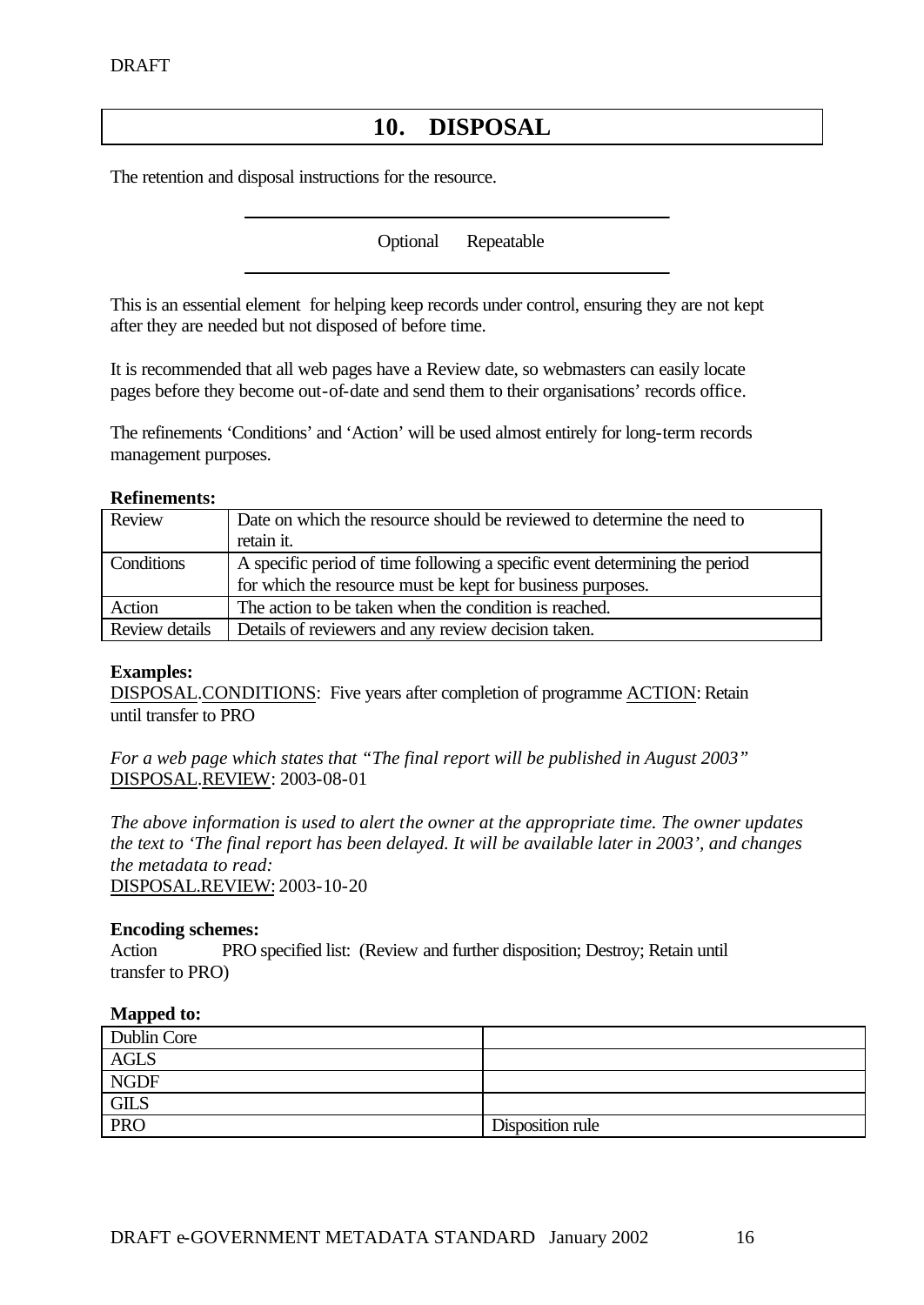## 11. **FORMAT**

The physical format of resource.

Recommended Repeatable

Have separate metadata for each format of the resource, rather than one entry with several formats listed.

Use the Relation element to indicate that the resource is available in alternative formats.

#### **Refinements:**

| Extent | The size or duration of the resource.             |
|--------|---------------------------------------------------|
| Medium | The material or physical carrier of the resource. |

#### **Examples:**

*For a travel guide with additional material* FORMAT: Book with map insert

*For a database* FORMAT: Database EXTENT: 345+kb MEDIUM: Access 97

*For a software application* FORMAT: Application MEDIUM vnd.ms-access

*For a web page in HTML* FORMAT: Text MEDIUM: html

#### **Encoding schemes:**

Media **IMT:** The Internet media type of the resource. http://www.isi.edu/in-notes/iana/assignments/media-types/media-types

| Dublin Core | Format Refinements Extent; Medium            |
|-------------|----------------------------------------------|
| <b>AGLS</b> | Format                                       |
| <b>NGDF</b> | Presentation Type; Supply Media; Data format |
| <b>GILS</b> | Medium (Refinement of Availability)          |
| <b>PRO</b>  | Physical record type                         |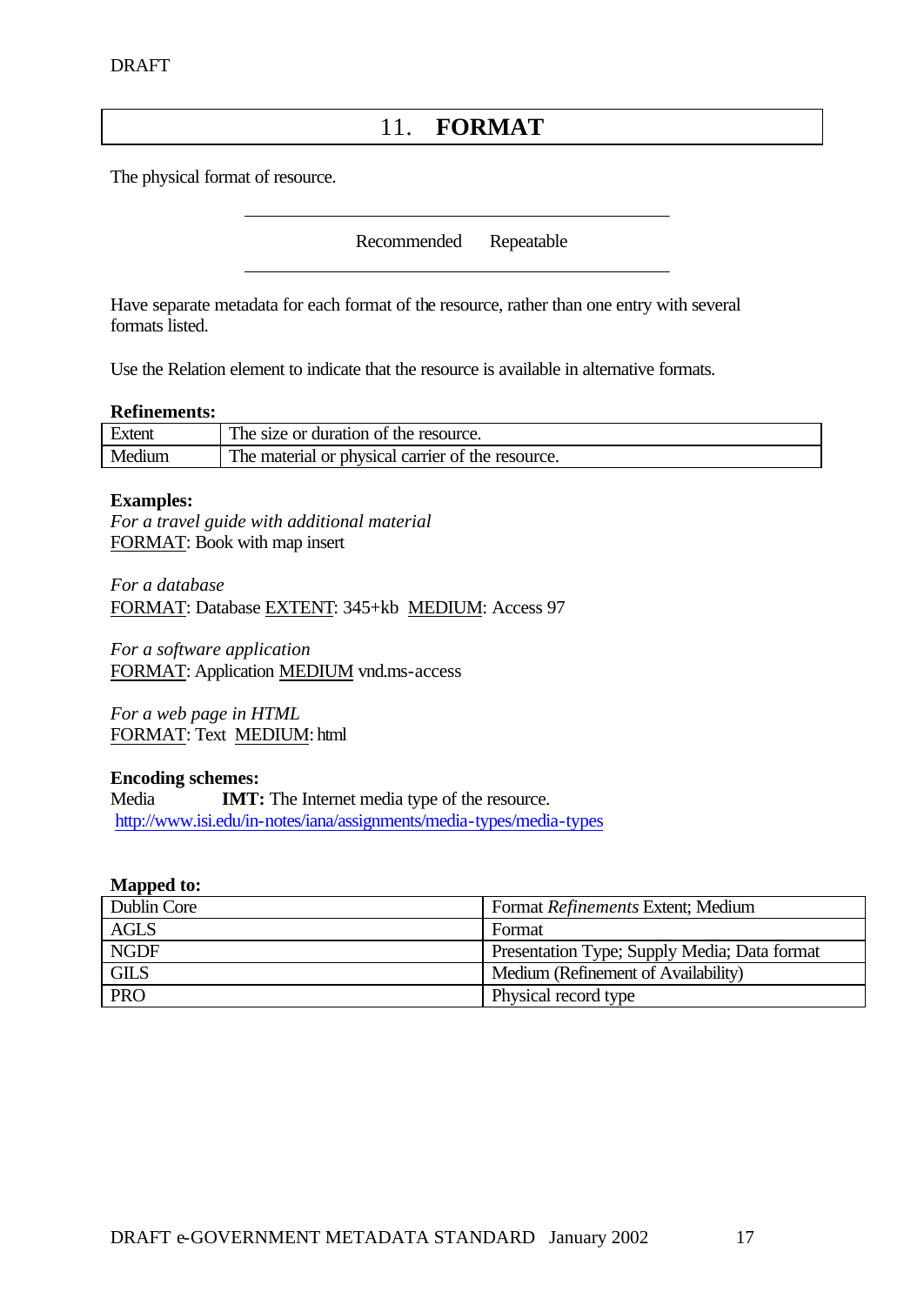## **12. IDENTIFIER**

An unambiguous reference to the resource within a given context.

Mandatory if applicable Repeatable

Identifiers are extremely useful for finding a specific resource, also for confirming that you have the correct version, and as shorthand for referring to the resource elsewhere (see 'Relation' for examples).

Recommended best practice is to identify the resource by means of a string or number conforming to a formal identification system. Be cautious about using URLs as these can change.

It is not always possible to find a unique identifier for a resource, especially if it is not practical to use the URL. Examples include forms or leaflets that are produced by the organisation and need to be easily identified. While these usually have a code allocated (e.g. SA100 for a tax return form) this code is rarely universally unique (SA100 is also a biplane, an amplifier, a set of kitchen scales, a marine antennae, a broadband service unit, a caller ID unit for telephones, a course on Canadian society at the Simon Fraser University, a bus stop in Ottawa, an MP3 player….) [Identifiers can be made 'more unique' by prefixing them with the IARN (IAR Number departmental code), which is allocated to each government department and agency by HMSO. See http://www.inforoute.hmso.gov.uk/ for details.]

#### **Examples:** IDENTIFIER: DTR/CA/NATS/2000-8769B

IDENTIFIER: [ISBN]0711504083

IDENTIFIER: [URI]http://www.e-envoy.gov.uk/e-gif

*For a tax return form, the Inland Revenue IARN followed by the form code.* IDENTIFIER: IR000-SA100

**Encoding schemes:** include ISBN ISSN URI http://www.ietf.org/rfc/rfc2396.txt IARN http://www.inforoute.hmso.gov.uk/

| Dublin Core | Identifier                                     |
|-------------|------------------------------------------------|
| AGLS        | <b>Identifier</b>                              |
| <b>NGDF</b> | Identifier                                     |
| <b>GILS</b> | Schedule number                                |
| <b>PRO</b>  | Numerical identifier; Numerical reference code |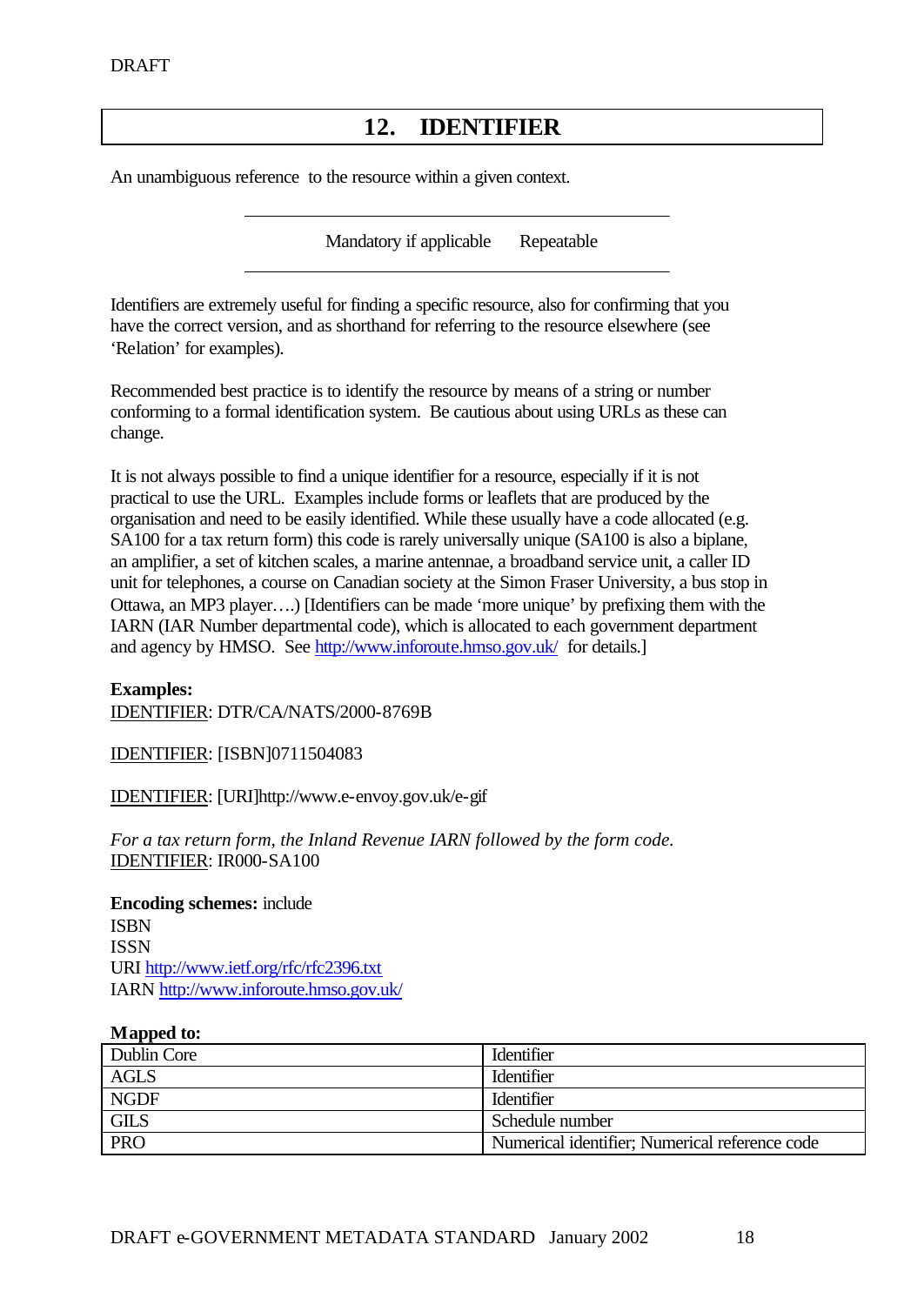## **13. LANGUAGE**

The language(s) of the data in the resource.

Recommended Repeatable

The use of language codes simplifies the inputting of the language element. Most users will learn the relevant codes quickly. Most systems can be set so that the name of the language is displayed in full, which is more user-friendly.

Use of the language element is especially important for resources that will be loaded onto the internet. It is an invaluable means for people to limit their searches to items that are relevant to their own needs.

#### **Examples:**

*For a resource written in English* LANGUAGE: [ISO 639-2/B] En

*For a resource written in Welsh and English* LANGUAGE: [ISO 639-2/B] Cym LANGUAGE: [ISO 639-2/B] En

*For a Polish translation of a resource originally written in Portuguese. (Use 'Relation' to link to the original Portuguese version)* LANGUAGE*: Pol*

#### **Encoding schemes:**

**ISO 639-2/B** http://www.loc.gov/standards/iso639-2/

| Dublin Core | Language.             |
|-------------|-----------------------|
| <b>AGLS</b> | Language.             |
| <b>NGDF</b> | Language.             |
| <b>GILS</b> | Language of resource. |
| <b>PRO</b>  |                       |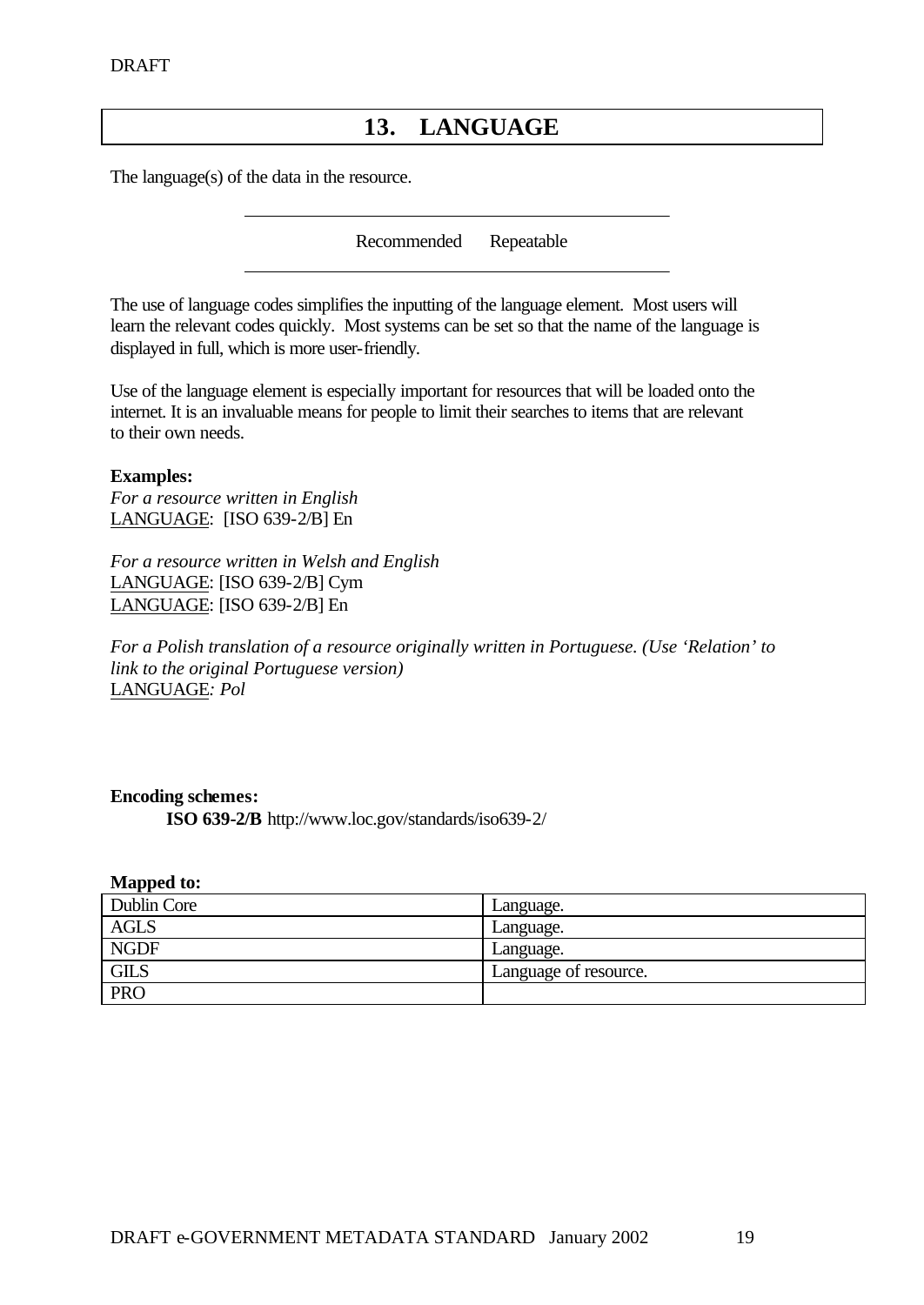## **14. LOCATION**

The physical location of the resource.

Optional Repeatable

This will mainly be used for items held in a physical format, e.g. paper files.

It will also be valuable for electronic resources stored on physical media, e.g. magnetic tapes or CD-ROMs.

Don't use this element for the URL or filename and path. Such information should go in the Identifier element.

**Examples:** LOCATION: Storeroom 16, box 38

LOCATION: Library, Hansard Room, disc 1874D

LOCATION: Room 84B, Acme Storage Facility, Hackbridge.

#### **Encoding schemes:**

Where relevant refer to the Government Data Standards Catalogue

| - -         |           |
|-------------|-----------|
| Dublin Core |           |
| <b>AGLS</b> |           |
| <b>NGDF</b> |           |
| <b>GILS</b> |           |
| <b>PRO</b>  | Location. |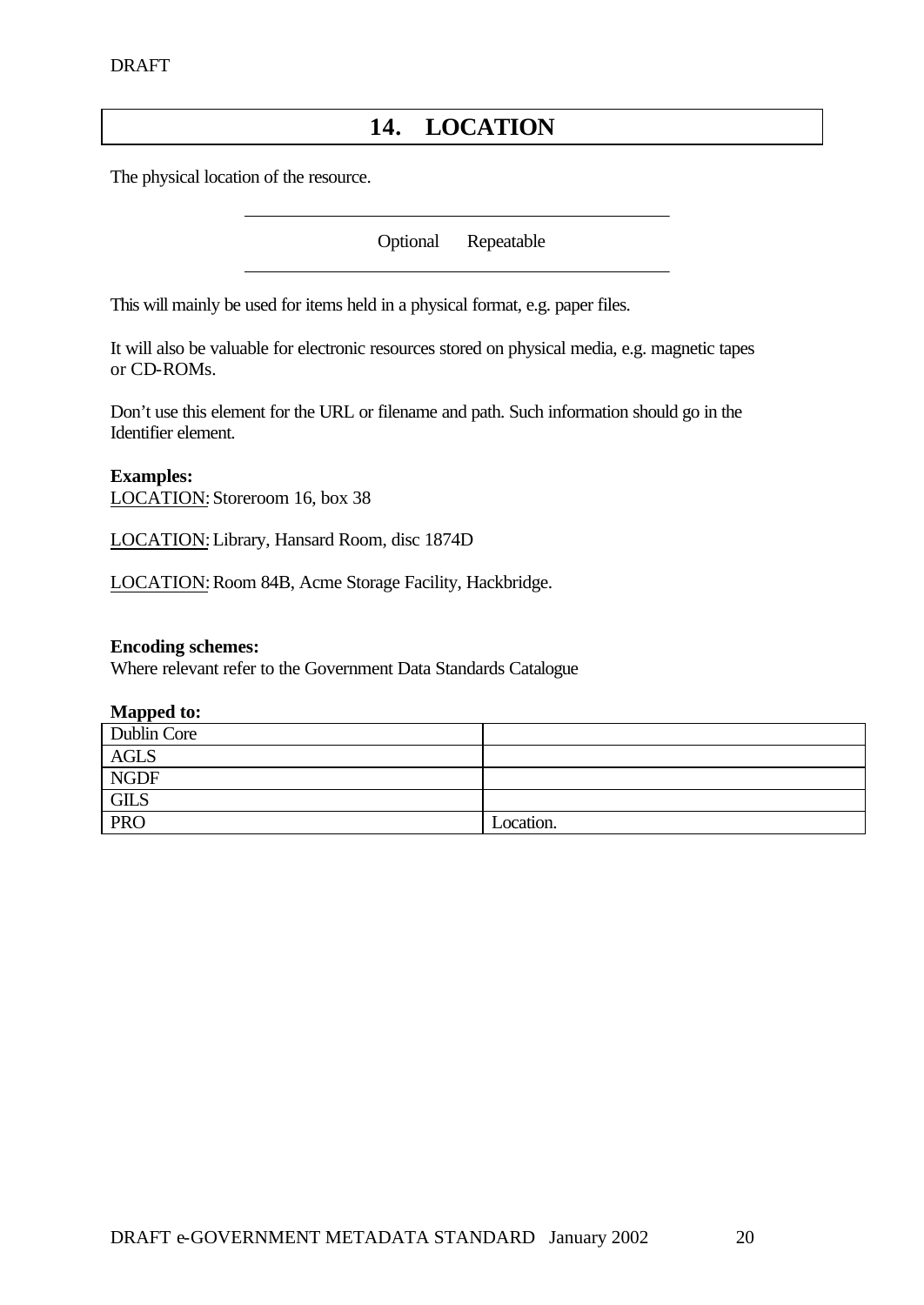## **15. PRESERVATION**

Data needed to support the perpetual preservation of records.

Optional Repeatable

This element will be based on the PRO 'Preservation' metadata standard, which is under construction. It will be mainly used by PRO staff and others engaged in managing the longterm storage of official records, and contains all of the information needed to read or interpret records decades or centuries from now.

#### **Mapped to:**  Dublin Core AGLS NGDF Preservation history. GILS PRO Preservation.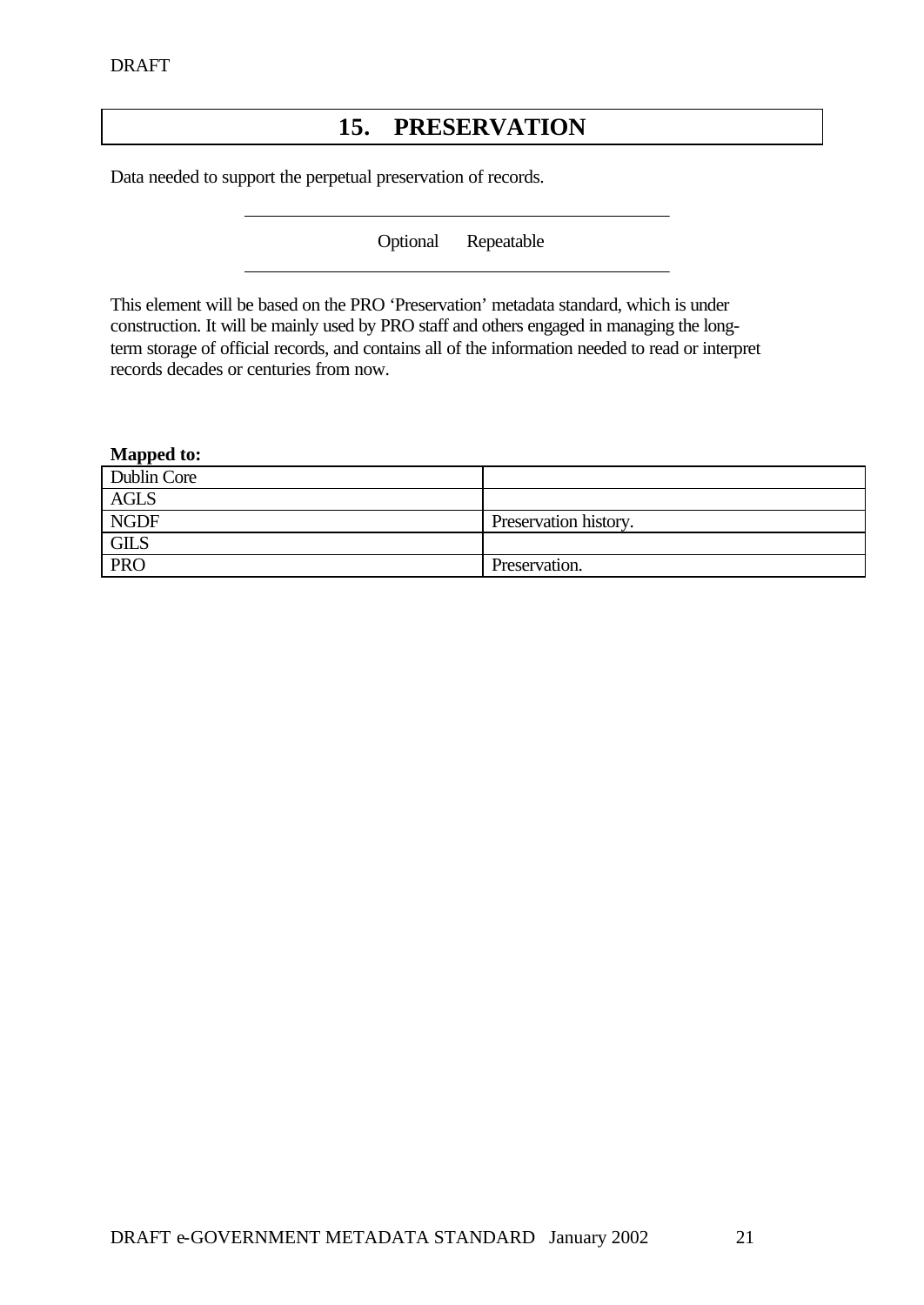## **16. PUBLISHER**

An entity responsible for making the resource available.

Mandatory if applicable Repeatable

'Publisher is used here in its loosest sense, so an organisation that places an information resource on a web site is the publisher, even if no hard-copy version is made available. The publisher is the person or organisation a user needs to contact in order to obtain permission to re-publish the information contained in the resource or to obtain copies in a different format.

A publisher has certain legal rights and responsibilities regarding the information, so should always be named.

#### **Examples:**

PUBLISHER: Cabinet Office, Office of the e-Envoy, Stockley House, 130 Wilton Road, London SW1V 1LQ. webmaster@e-envoy.gsi.gov.uk

PUBLISHER: The Stationery Office, St Crispins, Duke Street, Norwich, NR3 1PD. Telephone 0870 600 5522. Facsimile 0870 600 5533. E-mail esupport@theso.co.uk

#### **Encoding schemes:**

Government Data Standards Catalogue

| Dublin Core | Publisher   |
|-------------|-------------|
| <b>AGLS</b> | Publisher   |
| <b>NGDF</b> | Supplier    |
| <b>GILS</b> | Distributor |
| <b>PRO</b>  |             |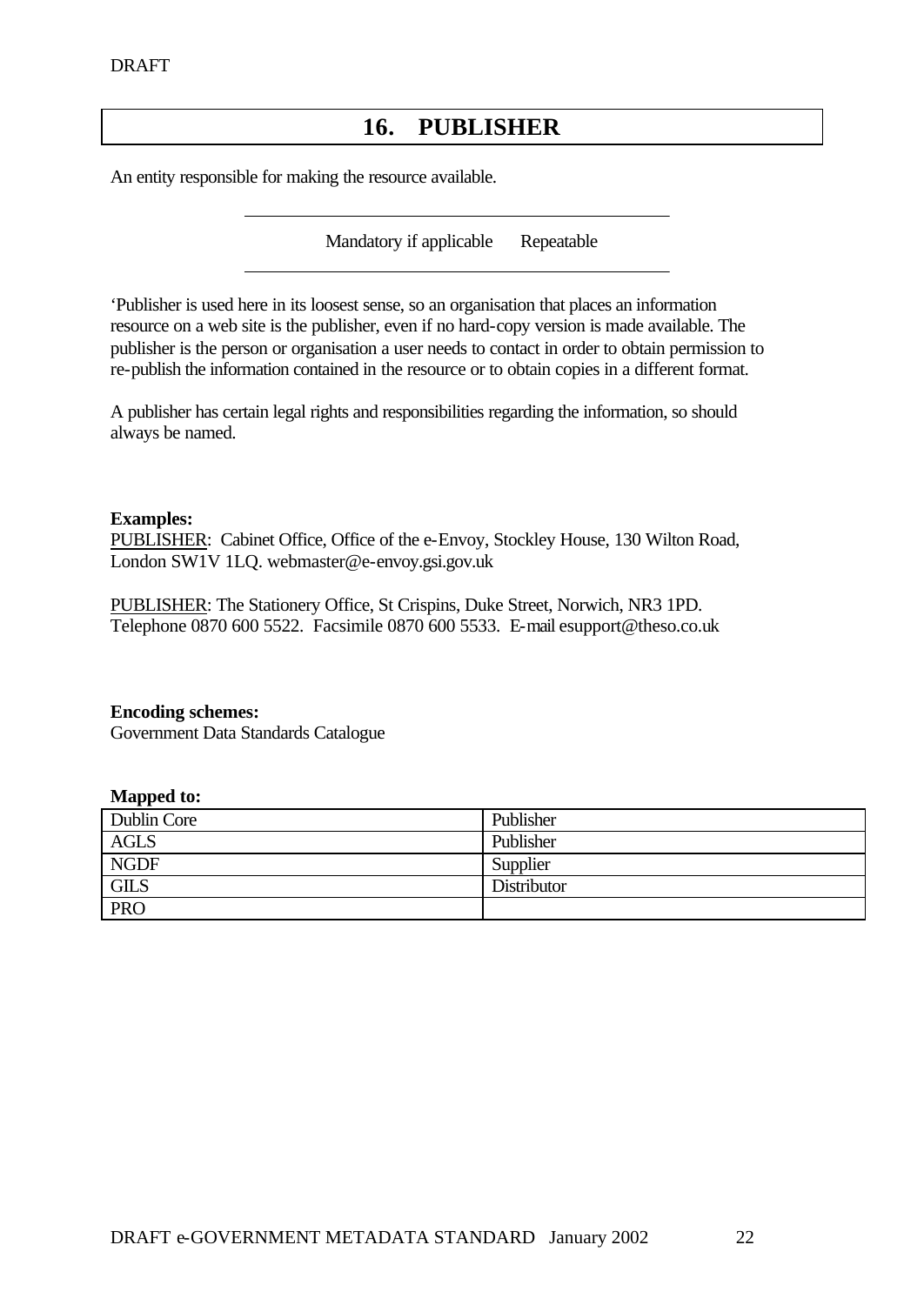## **17. RELATION**

A reference to a related resource.

Optional Repeatable

Recommended best practice is to reference the resource by means of a string or number conforming to a formal identification system, i.e. the referenced resource's Identifier.

When using qualifiers, use the most specific one that is applicable. Relation can be used to allow cascading retrieval of interrelated objects, especially if used in conjunction with the Type element. It is also invaluable for linking items in multiple parts, different versions of the same resource and items available in multiple formats.

#### **Refinements:**

| <b>IsPartOf</b>       | The described resource is a physical or logical part of the referenced        |
|-----------------------|-------------------------------------------------------------------------------|
|                       | resource.                                                                     |
| HasPart               | The described resource includes the referenced resource either physically or  |
|                       | logically.                                                                    |
| <b>IsVersionOf</b>    | The described resource is a version, edition, or adaptation of the referenced |
|                       | resource. Changes in version implies substantive changes in content rather    |
|                       | than differences in format.                                                   |
| HasVersion            | The described resource has a version, edition, or adaptation, namely, the     |
|                       | referenced resource.                                                          |
| <b>IsFormatOf</b>     | The described resource is the same intellectual content of the referenced     |
|                       | resource, but presented in another format.                                    |
| HasFormat             | The described resource pre-existed the referenced resource, which is          |
|                       | essentially the same intellectual content presented in another format.        |
| References            | The described resource references, cites, or otherwise points to the          |
|                       | referenced resource.                                                          |
| <b>IsReferencedBy</b> | The described resource is referenced, cited, or otherwise pointed to by the   |
|                       | referenced resource.                                                          |
| <b>IsRequiredBy</b>   | The described resource requires the referenced resource to support its        |
|                       | function, delivery, or coherence of content.                                  |
| Requires              | The described resource requires the referenced resource to support its        |
|                       | function, delivery, or coherence of content.                                  |
| <b>IsReplacedBy</b>   | The described resource is supplanted, displaced, or superseded by the         |
|                       | referenced resource.                                                          |
| Replaces              | The described resource supplants, displaces, or supersedes the referenced     |
|                       | resource.                                                                     |
| SequenceNo            | The resource's allocated number in a sequence to which it belongs.            |

#### **Examples:**

*For a publication with an associated press release* RELATION: Press release 2002-01-03, http://www.idea.gov.uk/news/press/030102.htm

*For a web site which replaces an earlier web site with similar content* RELATION.REPLACES**:** www.open.gov.uk

DRAFT e-GOVERNMENT METADATA STANDARD January 2002 23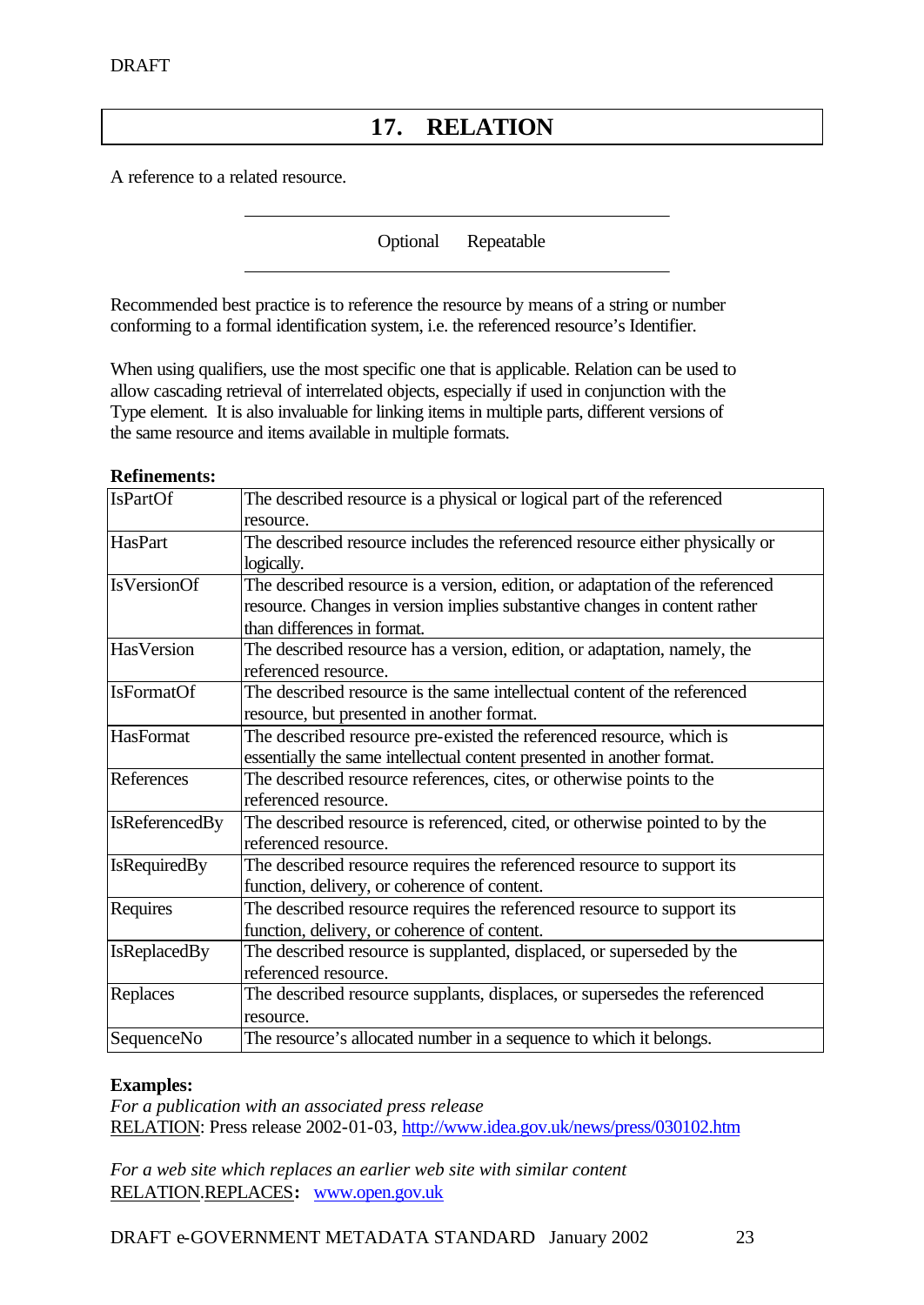*For an updated policy document* RELATION: ISVERSIONOF: The e-Government Interoperability Framework v2

*For a folder that groups together files on particular issue* RELATION.HASPART: DAA/FIN37/22/2001/LBR2001-08-13 RELATION.HASPART: DAA/FIN37/22/2002/LBR2001-08-14 RELATION.HASPART: DAA/FIN37/22/2002/LBR2001-08-17 RELATION.HASPART: DAA/FIN37/22/2002/LBR2002-01-12

*For a file that belongs in the above folder* RELATION.ISPARTOF: DAA/FIN37/22/2001

*For a document that is No 7 in the 'Information Management' series* RELATION.ISPARTOF: Information management series SEQUENCENO: 7

*For a resource interpreting a set of statistics, but not listing those statistics* RELATION.REQUIRES: [ISBN]398762342X

*For an HTML document that is also available in hard copy* RELATION.ISFORMATOF: [ISBN]0711504083

#### **Encoding schemes:**

URI ISBN ISSN

| Dublin Core | Relation Refinements IsPartOf/HasPart; IsVersionOf/HasVersion;                            |
|-------------|-------------------------------------------------------------------------------------------|
|             | IsFormatOf/HasFormat; References/IsReferencedBy; IsRequiredBy/Requires;                   |
|             | IsReplacedBy/Replaces.                                                                    |
| <b>AGLS</b> | Relation Refinements: IsPartOf/HasPart; IsVersionOf/HasVersion;                           |
|             | IsFormatOf/HasFormat; References/IsReferencedBy; IsBasedOn/IsBasisFor                     |
|             | IsRequiredBy/Requires; IsReplacedBy/Replaces.                                             |
| <b>NGDF</b> | Dataset association; Additional information source.                                       |
| <b>GILS</b> | Cross reference <i>Refinements</i> : Cross reference title; Cross reference relationship; |
|             | Cross reference linkage; Linkage; Linkage type.                                           |
| <b>PRO</b>  | See also folder link(s); Hybrid electronic/paper folder link; Link between                |
|             | 'instance' and 'originating' record; Sequence number; Related document/file ID;           |
|             | Version number (is version of, Has version); Electronic parts (Has Part).                 |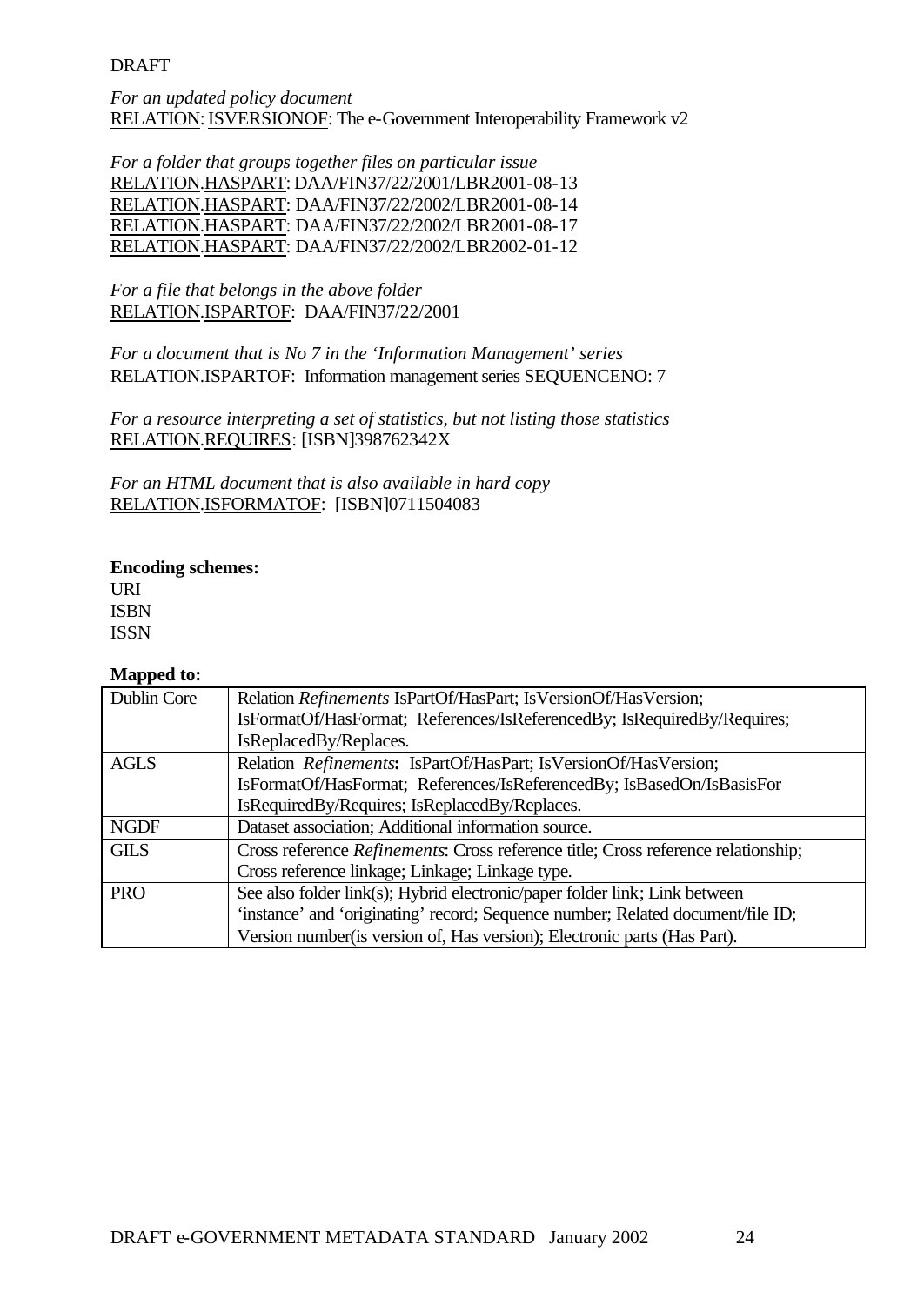## **18. RIGHTS**

Information about rights held in and over the resource.

Optional Repeatable

Indicates the user's right to view, copy, redistribute, republish or otherwise make use of all or part of the resource.

If possible provide a link to a resource giving more details about the rights marking, e.g. the 'Crown copyright' statement at www.hmso.gov.uk/copyhome.htm.

Access Rights indicates the legal or other basis upon which governs public access to the resource. Examples include the Freedom of Information Act, Data Protection Act and the EC Regulation No 1049/2001 regarding public access to European Parliament, Council and Commission documents (http://europa.eu.int/eur-lex/en/lif/dat/2001/en\_301R1049.html)

For departmental records, where no Security Classification marking is given, it will be assumed that the resource is unclassified.

#### **Refinements:**

| Security classification                | The classification allocated to the resource indicating its official<br>security status.                                                                                                                                                                                                                                                                                                                                                                                                                                                                                                                                                                                                                                                        |
|----------------------------------------|-------------------------------------------------------------------------------------------------------------------------------------------------------------------------------------------------------------------------------------------------------------------------------------------------------------------------------------------------------------------------------------------------------------------------------------------------------------------------------------------------------------------------------------------------------------------------------------------------------------------------------------------------------------------------------------------------------------------------------------------------|
| Previous security<br>classification    | The classification allocated to the resource indicating its official<br>security status prior to its current status.                                                                                                                                                                                                                                                                                                                                                                                                                                                                                                                                                                                                                            |
| Security classification<br>change date | Date on which previous security classification was altered.<br><b>Options</b> (and see examples below)                                                                                                                                                                                                                                                                                                                                                                                                                                                                                                                                                                                                                                          |
|                                        | 1. SecurityClassificationChangeDate as an additional refinement.<br>This breaches the DC 'dumb down' 'principle<br>http://dublincore.org/resources/faq/#dumbdown<br>2. Add date information to security value, e.g. 'Secret, changed<br>2001-12-28' or 'Top secret, review on 2003-07-09'. This would still<br>be searchable by date, but makes it difficult to separate the date<br>from the classification – you may want the public or other group to<br>see one but not the other.<br>3. Add Security Classification Change as refinement of Date<br>element. This could cause confusion if there is more than one<br>change in the resource's classification, and splits up related data.<br>4 Do not include change date in the metadata. |
| Descriptor                             | Indicates the nature of the asset's sensitivity and the need to limit<br>access accordingly.                                                                                                                                                                                                                                                                                                                                                                                                                                                                                                                                                                                                                                                    |
| Folder/record caveat                   |                                                                                                                                                                                                                                                                                                                                                                                                                                                                                                                                                                                                                                                                                                                                                 |
| Codeword                               | A term used to provide security cover for reference to a<br>particular protected resource.                                                                                                                                                                                                                                                                                                                                                                                                                                                                                                                                                                                                                                                      |
| Electronic signature<br>authentication | Data regarding the validation of an electronic or digital signature<br>attached to a record or the digital certificate.                                                                                                                                                                                                                                                                                                                                                                                                                                                                                                                                                                                                                         |
| Owner                                  | Named individual or organisation which has responsibility for<br>granting access to the resource.                                                                                                                                                                                                                                                                                                                                                                                                                                                                                                                                                                                                                                               |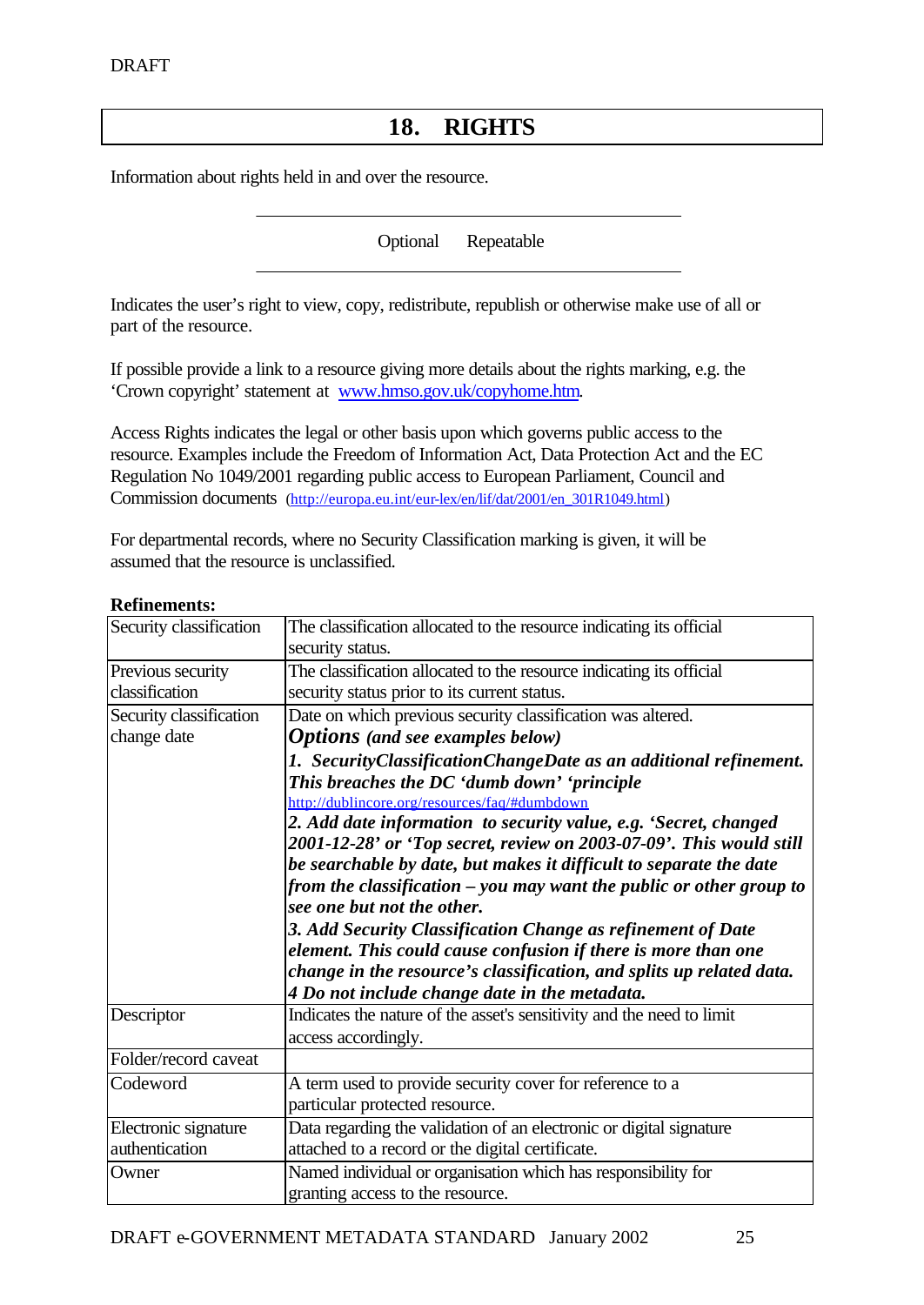| Business group access<br>permission | Defined teams or groups to which access to the resource is limited.                                                                                                                                                                      |
|-------------------------------------|------------------------------------------------------------------------------------------------------------------------------------------------------------------------------------------------------------------------------------------|
| <b>Username</b> access lists        | A list of persons allowed access to the resource.                                                                                                                                                                                        |
| Circulation list                    | Names of persons or groups to whom the document has been<br>circulated, including names held in 'to' and 'copy' fields of e-mails.                                                                                                       |
| Time validity                       | The date on which the current access controls expire.<br>Q. Same problem as Security classification change date. Same<br>solutions apply, e.g. add the validity data to the security value, e.g.<br>'classified, valid until 2003-07-09' |
| Access rights                       | Legal or other rights an individual has to access the resource or that<br>regulate the administration's right to release or provide access to the<br>resource.                                                                           |
| Copyright                           | Statement and identifier indicating the legal ownership and rights<br>regarding use and re-use of all or part of the resource.                                                                                                           |

#### **Examples:**

RIGHTS.SECURITY CLASSIFICATION: Secret TIME VALIDITY: 2031-05-27

RIGHTS.COPYRIGHT: Crown copyright www.hmso.gov.uk/copyhome.htm

#### **Encoding schemes:**

Encoding schemes should be used in accordance with the needs and procedures laid down by the owning organisation.

Government Data Standards Catalogue for names, addresses and date/time.

| Dublin      | Rights.                                                                               |
|-------------|---------------------------------------------------------------------------------------|
| Core        |                                                                                       |
| <b>AGLS</b> | Availability; Rights.                                                                 |
| <b>NGDF</b> | Access constraints.                                                                   |
| <b>GILS</b> | Availability; Access constraints; Refinements: General access constraints; Security   |
|             | classification control.                                                               |
| <b>PRO</b>  | Folder/record protective marking security category; Previous folder/record protective |
|             | marking; Previous folder/record protective marking change dates; Folder/record        |
|             | descriptor; Folder/record caveat; Folder/record codeword; Folder/record business      |
|             | group access permission; Folder/record username access list; Time validity;           |
|             | Schedule; Folder owner; circulation list; E-mail recipients.                          |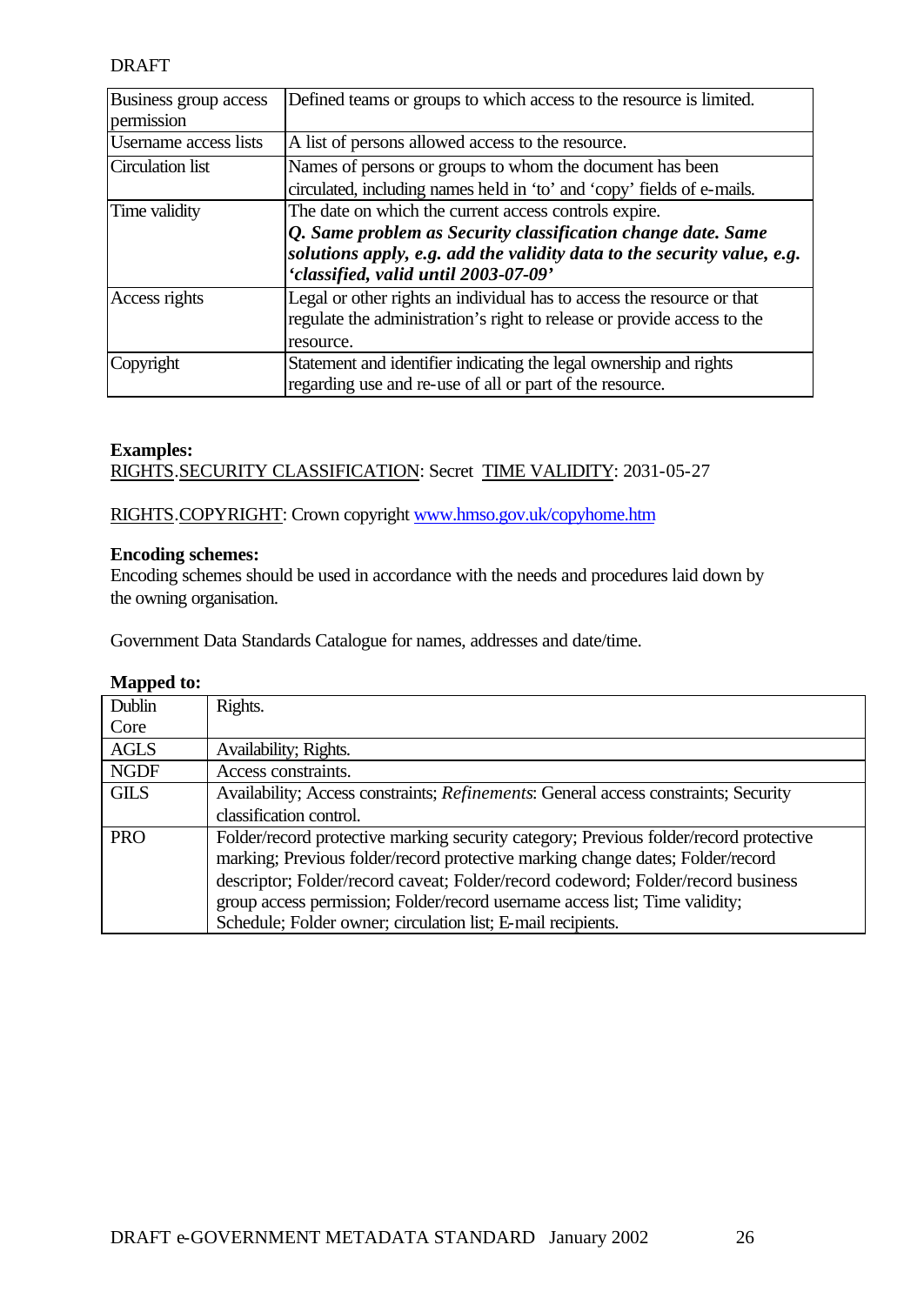## **19. SOURCE**

A reference to a resource from which the present resource is derived.

Optional Repeatable

The present resource may be derived from the Source resource in whole or in part. Recommended best practice is to reference the resource by means of a string or number conforming to a formal identification system i.e. the referenced resource's Identifier.

Do not use 'Source' if it is more appropriate to put this data in the 'Relation' element, i.e. it may be more accurate to use the 'IsVersionOf' or 'IsBasedOn' refinements of the 'Relation'

#### **Examples:**

SOURCE: Figures derived from Wired in Whitehall survey by the Committee of Departmental Librarians 1998 http://www.aslib.co.uk/proceedings/2001/jan/03.html

SOURCE: Information provided by the American Geophysical Union, Bureau of the Census, Central Intelligence Agency, Defence Intelligence Agency, Defence Mapping Agency, Defence Nuclear Agency, Department of State, Foreign Broadcast Information Service, Naval Maritime Intelligence Centre, Office of Territorial and International Affairs, US Board on Geographic Names, US Coast Guard, and others.

SOURCE: Photographs from the Foreign and Commonwealth Office Library Photo Archive

#### **Encoding schemes:**

URI ISBN ISSN

| Dublin Core | Source.          |
|-------------|------------------|
| <b>AGLS</b> | Source.          |
| <b>NGDF</b> |                  |
| <b>GILS</b> | Sources of data. |
| <b>PRO</b>  |                  |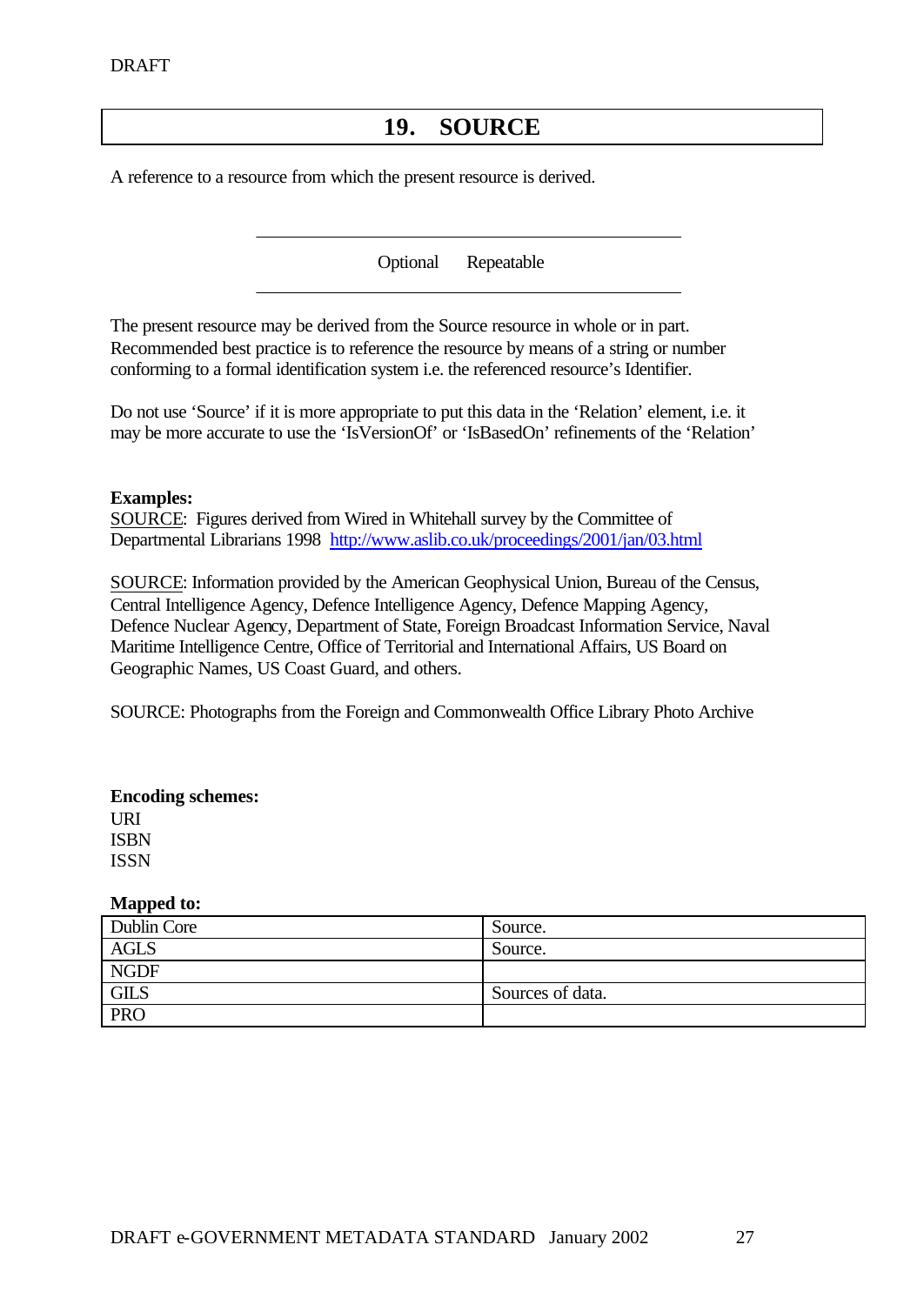## 20. **SUBJECT**

Key words and phrases indicating the subject matter of the resource.

Mandatory Repeatable

The SUBJECT is an important information retrieval tool; the more thought that is put into the contents of this element, the more likely users are to find exactly what they need.

This element describes the subject of a resource, not its Type, e.g. don't include 'Maps' as a subject if the resource is a map, instead use 'Maps' as a subject if the resource is *about* maps, mapmaking, cartography etc.

Only use the unqualified element if no controlled vocabulary is available. It may also be used for abbreviations, plurals, and spelling variations that may help a user locate the resource.

Using the most specific terms, and *not* including more general terms, helps prevent information overload. For example, someone looking for a web site covering their government's overall policies on health will have to search using 'health' as the main subject term. It won't help if the hit list is full of items on specific health issues such as the long term effects of too many vitamins or a shortage of doctors in Stourbridge.

When setting keywords for a web site, select terms that describe the page in question only, not the entire site. This will help users go straight to the information they are looking for, and will also help with navigating the site using the local search engine.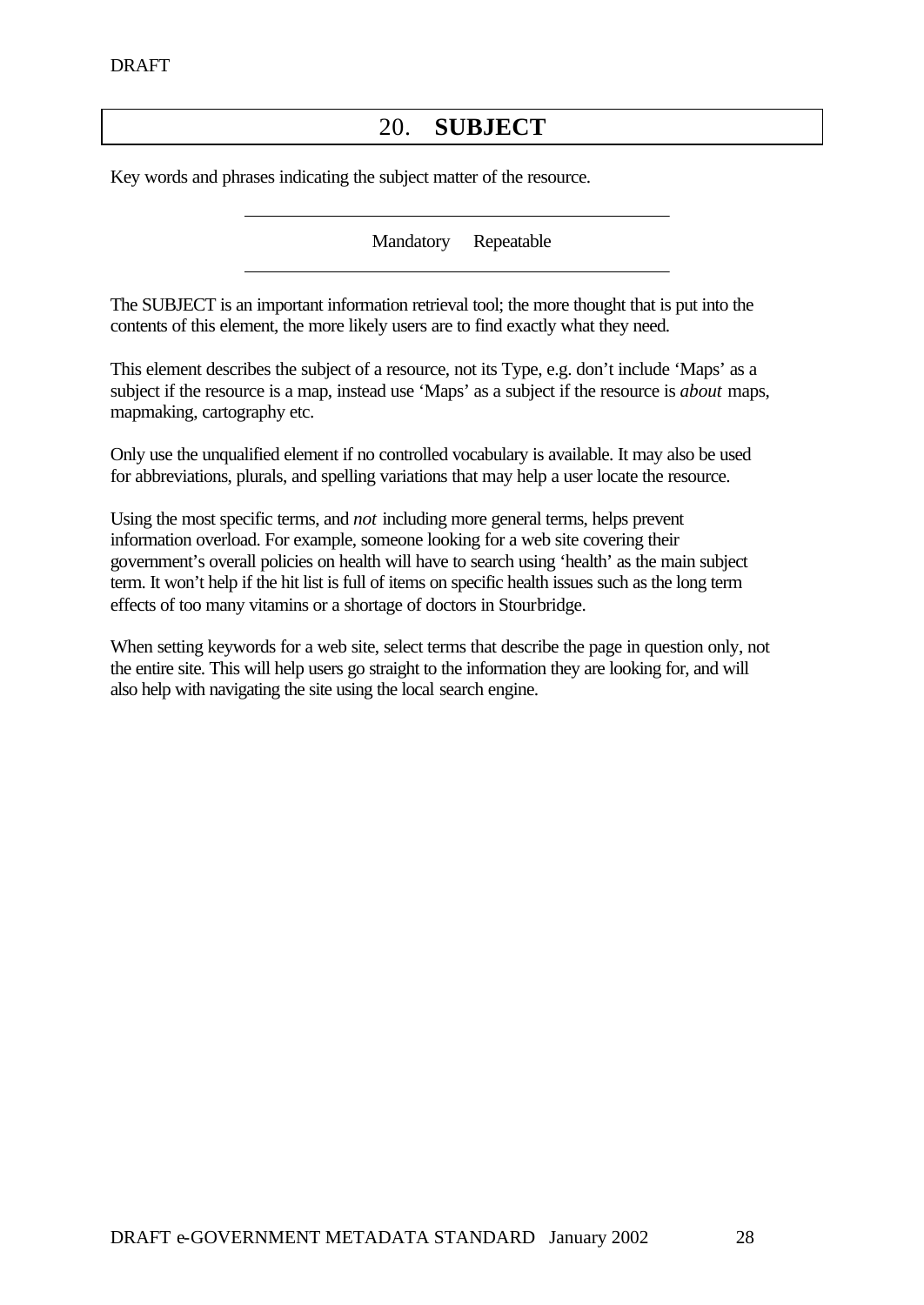#### **Refinements:**

| Category          | Broad subject categories from a prescribed list.                                   |
|-------------------|------------------------------------------------------------------------------------|
|                   |                                                                                    |
|                   | <b>Comment:</b> This is to allow users to scroll down through a list of very broad |
|                   | terms (e.g. health, environment) to narrower categories (e.g. Private health       |
|                   | care, Water resources). It is important to choose terms from a controlled list     |
|                   | only: e.g. the UK Government Category List.                                        |
| <b>Keyword</b>    | Words or terms used to describe, as specifically as possible, the subject          |
|                   | matter of the resource. Ideally these should be taken from a controlled            |
|                   | vocabulary or list.                                                                |
| <b>Process</b>    | Indicates a specific service or transaction, using an identifier taken from a      |
| <b>Identifier</b> | recognised list.                                                                   |
| Pro-              | The broader policy programme that this resource relates to directly.               |
| gramme            | <b>Comment</b> There is no formal definition of a 'programme' or what              |
|                   | differentiates it from a 'project'. As a general rule, programmes are broad        |
|                   | government policy programmes that will take several years or more to               |
|                   | complete, e.g. e-Government or Civil Service Reform. The Projects are              |
|                   | more specific manageable chunks that make up the larger Programme. It will         |
|                   | be useful to agree with your team or even entire organisation what is a            |
|                   | Programme and what is a Project. Bear in mind that this is used mainly to          |
|                   | find all items belonging to a particular project or programme. Think               |
|                   | <i>objective</i> . Don't use these if they have no particular value to you or your |
|                   | users.                                                                             |
| <b>Project</b>    | The specific project that this resource relates to directly.                       |
|                   | <b>Comment</b> See comment above under 'Programme'.                                |

#### **Examples:**

*For a policy document on heart disease*

SUBJECT.CATEGORY: Heart disease and stroke KEYWORD: Heart attacks; coronary heart disease; Treatment; Prevention PROGRAMME: The NHS plan PROJECT: Coronary heart disease

*For a web site* 

SUBJECT.CATEGORY: Crime/crime reduction; Young people KEYWORD: Young offenders; Criminals; Repeat offenders; Crime reduction; Zero tolerance; Electronic tagging PROGRAMME: Intensive Supervision and Surveillance Programme PROJECT: Electronic tagging

*For one of a series of documents looking at take up of private health care by various societal groups*

SUBJECT.CATEGORY: Private health care; Minority groups KEYWORD: Private health care; Greek Cypriots

*For a web site giving advice to citizens travelling abroad* SUBJECT.CATEGORY: Tourism KEYWORD: Foreign travel; Safety; British embassies; **Consulates** 

*For a web page leading to a form for applying for planning permission* SUBJECT.CATEGORY: Town & Country Planning PROCESS IDENTIFIER: PL030A (PL030A is the CUPID code for applying for planning permission)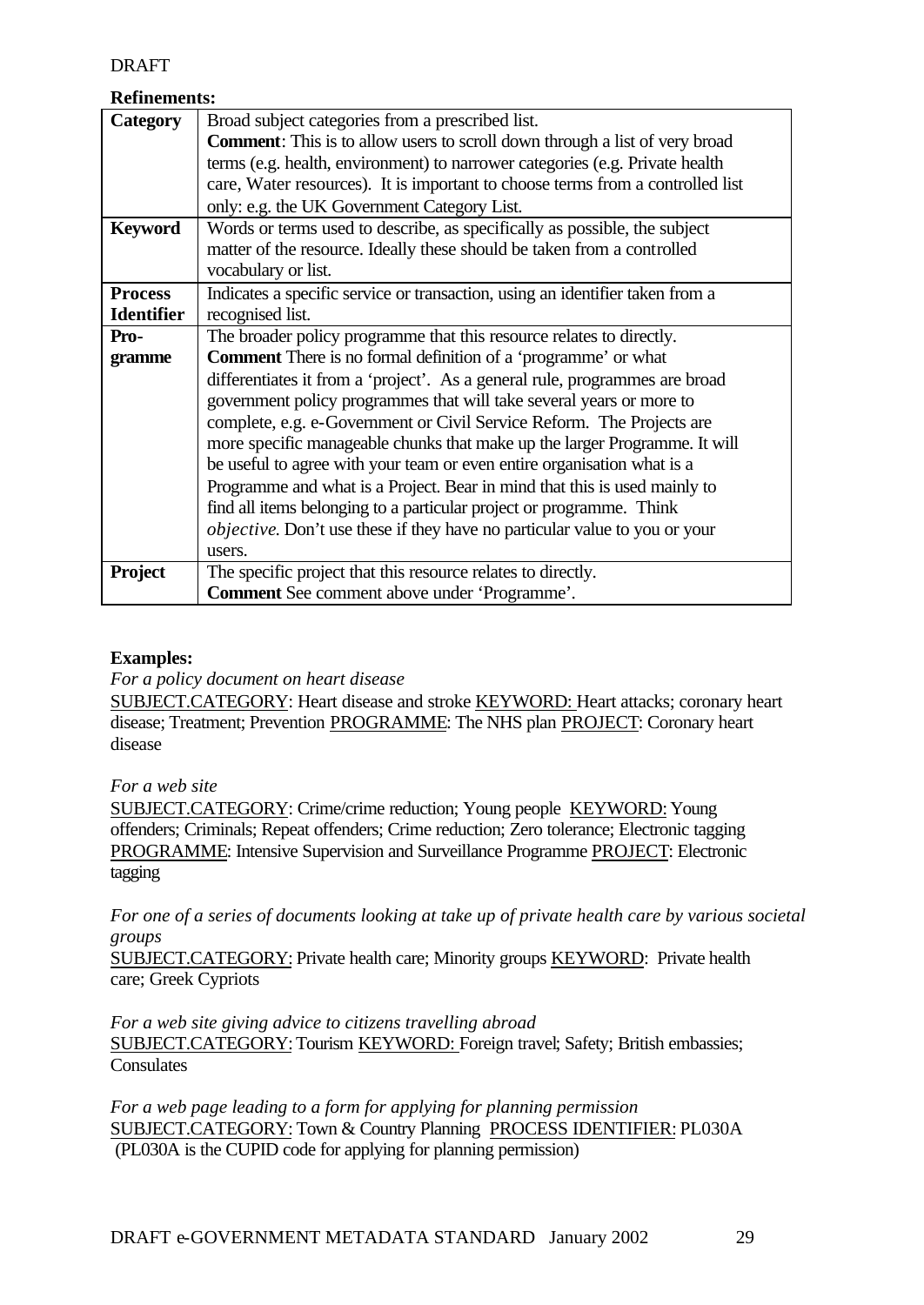#### **Encoding schemes include:**

Category: **Government Category List** http://www.govtalk.gov.uk/interoperability/metadata.asp?order=title<br>Process Identifier: CUPID www.leap.gov.uk CUPID www.leap.gov.uk

Keyword: Internal departmental thesauri. **National Curriculum metadata standard**

http://www.nc.uk.net/metadata/index.html

| Dublin Core | Subject.                                                                       |
|-------------|--------------------------------------------------------------------------------|
| AGLS        | Subject.                                                                       |
| <b>NGDF</b> | Keywords.                                                                      |
| <b>GILS</b> | Subject terms uncontrolled; Refinement Uncontrolled term.                      |
|             | Controlled subject index; <i>Refinement</i> : Subject thesaurus; subject terms |
|             | controlled; controlled term.                                                   |
| <b>PRO</b>  | Folder subject terms; Record subject terms.                                    |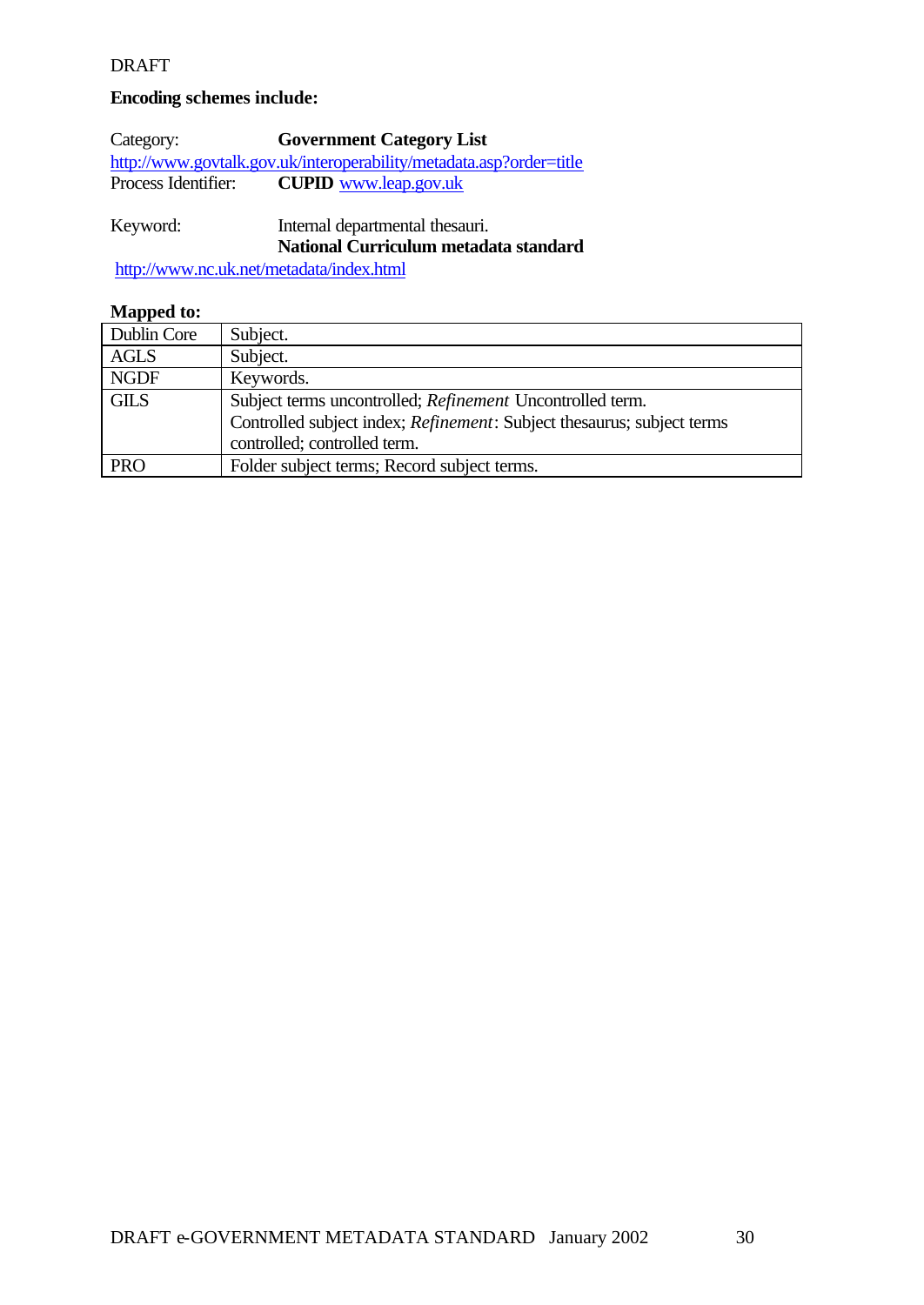## 21. **TITLE**

A name given to the resource.

Mandatory Repeatable

The Title should be the name by which the resource is normally known. It may be necessary to make up a title, if none exists. Try to make it brief and meaningful rather than clever and catchy.

If the resource is an e-mail, use the subject line as the title.

For an Alternative title add any form of the title used as a substitute or alternative to the formal title of the resource, including abbreviations and translations. If a resource is commonly known officially or internally by a name which members of the public would find incomprehensible, it is recommended that an additional, meaningful name be given to it.

Think *list*. Add values such as language, version number, status (e.g. 'draft', 'draft for consultation') or date if the item is one of many with the same title, so when they all appear in a list it is easy to find the right one (see example). ). **Q.** *Is it a problem putting this information in the Title element if it is not part of the official title of a document?*

The title should be written in sentence case. This is much easier on the eye.

If the resources is an electronic 'folder' containing electronic documents, give the usual folder name.

#### **Refinements:**

| Alternative title | Any form of the title used as a substitute or alternative to the formal title |
|-------------------|-------------------------------------------------------------------------------|
|                   | of the resource.                                                              |

#### **Examples:**

*For an e-mail with an informal and uninformative subject line* TITLE: Software demo thursday **ALTERNATIVE TITLE: ZitKwik application data.** *Q. Would it be better to create meaningful titles each time and avoid use of informal e-mail subject lines? Users do sometimes remember and look for e-mails with the original title, even if that title would be fairly meaningless to many.*

TITLE: The Stephen Lawrence inquiry: report of an inquiry by Sir William Macpherson of Cluny ALTERNATIVE TITLE: The Macpherson report

*For the home page of a department's web site* TITLE: Department of Administrative Affairs home page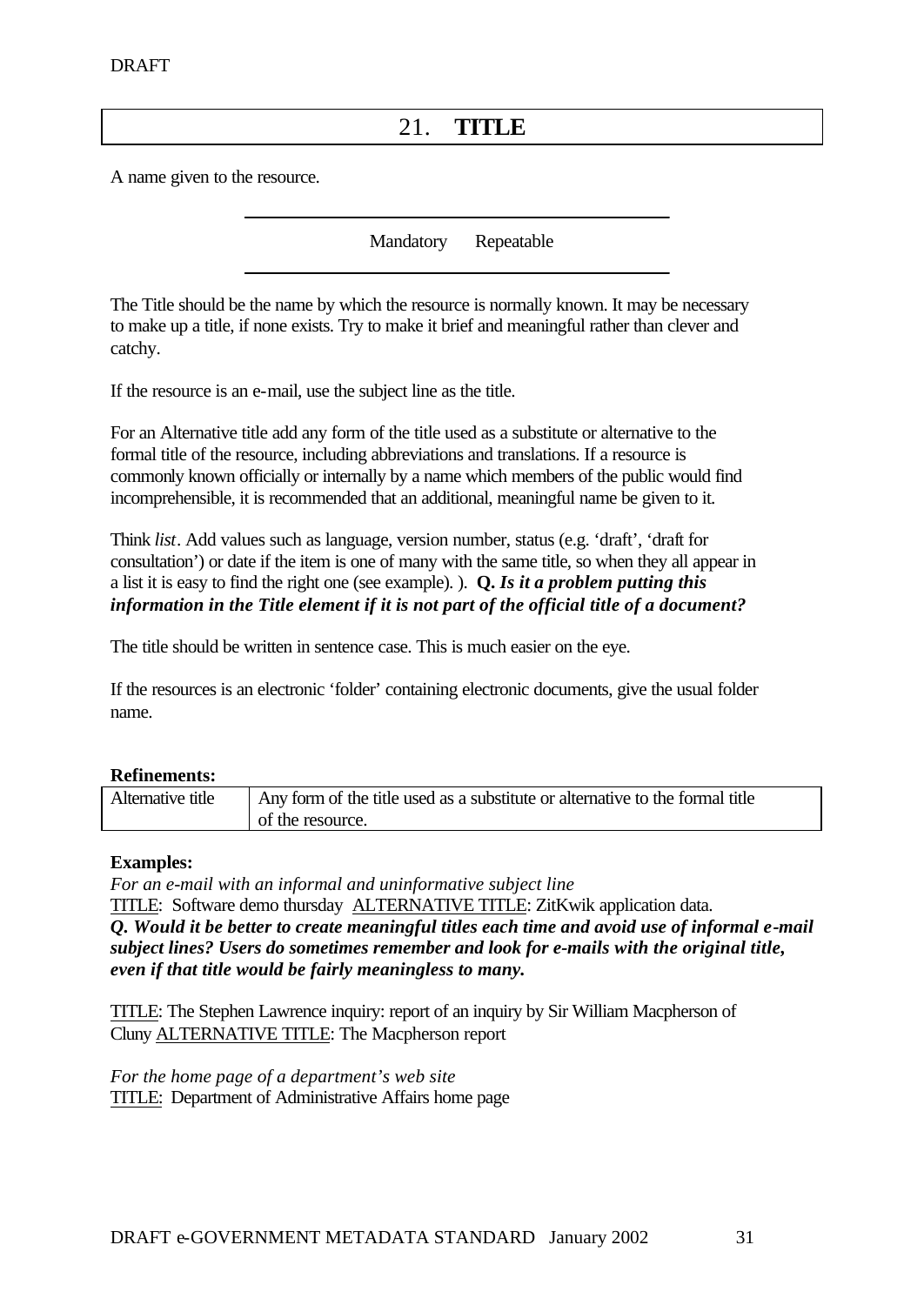*For a series of items with the same title but different languages and different versions each year. (This is much more helpful than a long list of items all simply called 'Tax return guidance')*

- TITLE: Tax return guidance 2002/03 English
- TITLE: Tax return guidance 2002/03 Vietnamese
- TITLE: Tax return guidance 2002/03 Gujerati
- TITLE: Tax return guidance 2002/03 Urdu
- TITLE: Tax return guidance 2003/04 English
- TITLE: Tax return guidance 2003/04 Vietnamese
- TITLE: Tax return guidance 2003/04 Gujerati
- TITLE: Tax return guidance 2003/04 Urdu

*For a sequence of documents on one subject*

- TITLE: Plans for the restructuring of the Department draft
- TITLE: Plans for the restructuring of the Department draft 2
- TITLE: Plans for the restructuring of the Department draft 3
- TITLE: Plans for the restructuring of the Department final 2003-01-08
- TITLE: Plans for the restructuring of the Department revised 2003-01-17

| Dublin Core | Title.                                                 |
|-------------|--------------------------------------------------------|
| <b>AGLS</b> | Title.                                                 |
| <b>NGDF</b> | Title; Alternative title.                              |
| <b>GILS</b> | Folder title; Document title.                          |
| <b>PRO</b>  | Record/document title; Folder Title; Collection title. |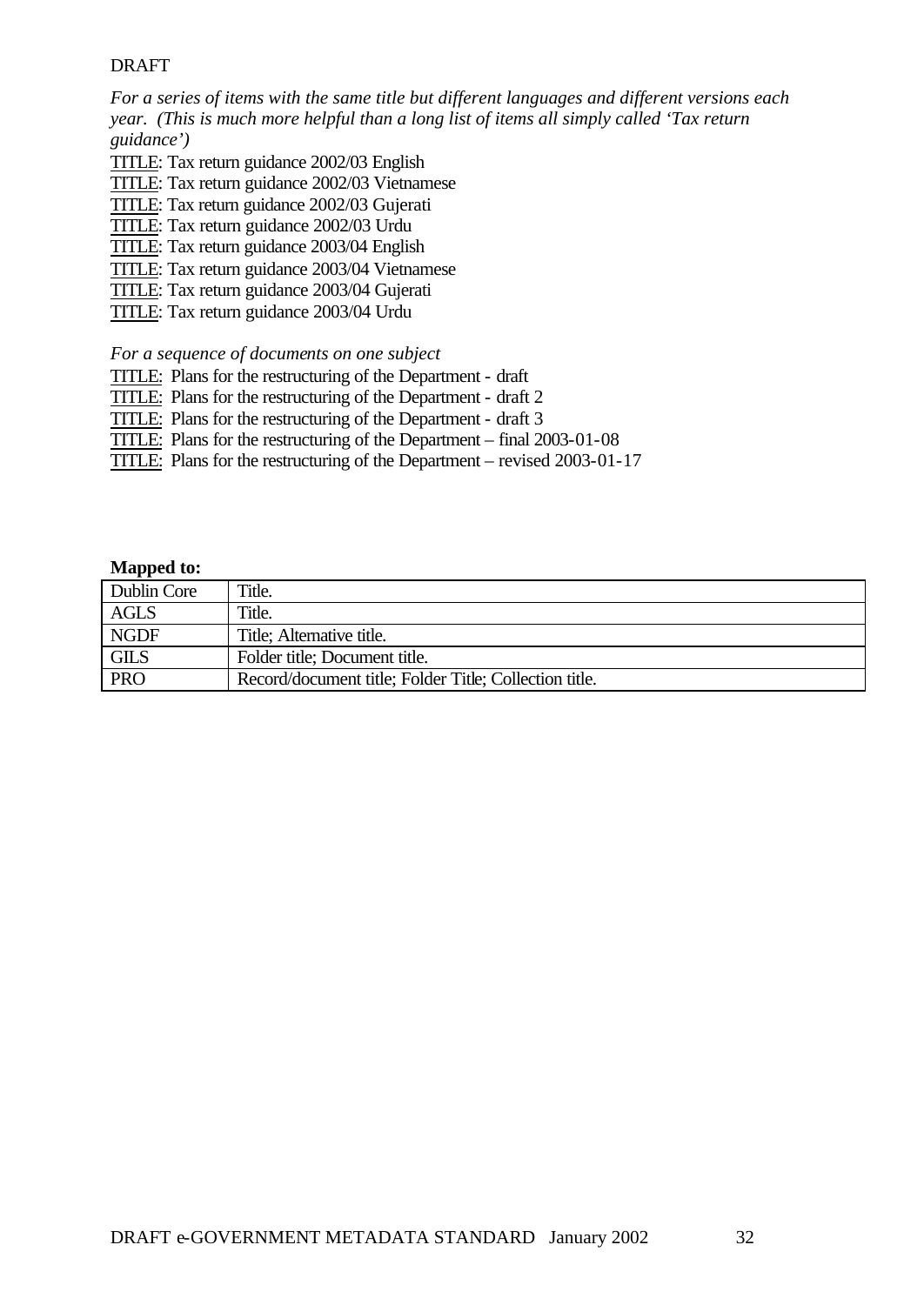## **22. TYPE**

The nature or genre of the content of the resource.

Optional Repeatable

This element should not be confused with the Format element. Format refers to the physical format of the resource, including the software application used to create, read and edit it. Type refers to the content of the resource.

Official records and documents often exist as parts of larger collections. Type should be used to indicate if this is the case, and also to show at which level the resource resides.

Aggregation Level allows searches to be restricted to records at a particular level of aggregation. It can be used in conjunction with Relation.HasPart to link items in a collection. Type.Aggregation Level describes where in the collection hierarchy, if anywhere, a resource sits. Relation indicates which other resources, if any, also belong in that hierarchy.

Folder Type is used when a number of items are gathered together into one container or folder. This can be an electronic or paper folder. It will sometimes be useful to create a description for a folder which is empty, i.e. it contains no parts.

Best practice is to include relevant terms from DCMI type, as well as a more specific term.

#### **Refinements:**

| Aggregation level | The resource's level or position in a hierarchy. Shows the extent to which<br>the resource is part of a larger resource or collection. |
|-------------------|----------------------------------------------------------------------------------------------------------------------------------------|
| Folder type       | Classification of the folder or collection.                                                                                            |

#### **Examples:**

TYPE: Text Annual report

(Taking 'text' from the DCMI type encoding scheme and 'annual report' from the draft MIReG document type list)

TYPE: Collection AGGREGATION LEVEL: Folder FOLDER TYPE: Policy (Taking 'collection' from the DCMI type encoding scheme and 'folder' from the hierarchical levels described in the MoReq specification)

#### **Encoding schemes** include**:**

**DCMI type** : http://dublincore.org/documents/dcmi-type-vocabulary/ (Collection, Dataset, Event, Image, Interactive resource, Physical object, Service, Software, Sound, Text) For a more specific description, use one of the terms at appendix B for preference.

*Folder type* should selected from: Policy; Case; Parliamentary Question; Ministers Case There is no strict encoding scheme for Document type. Use one of the terms at appendix B for preference.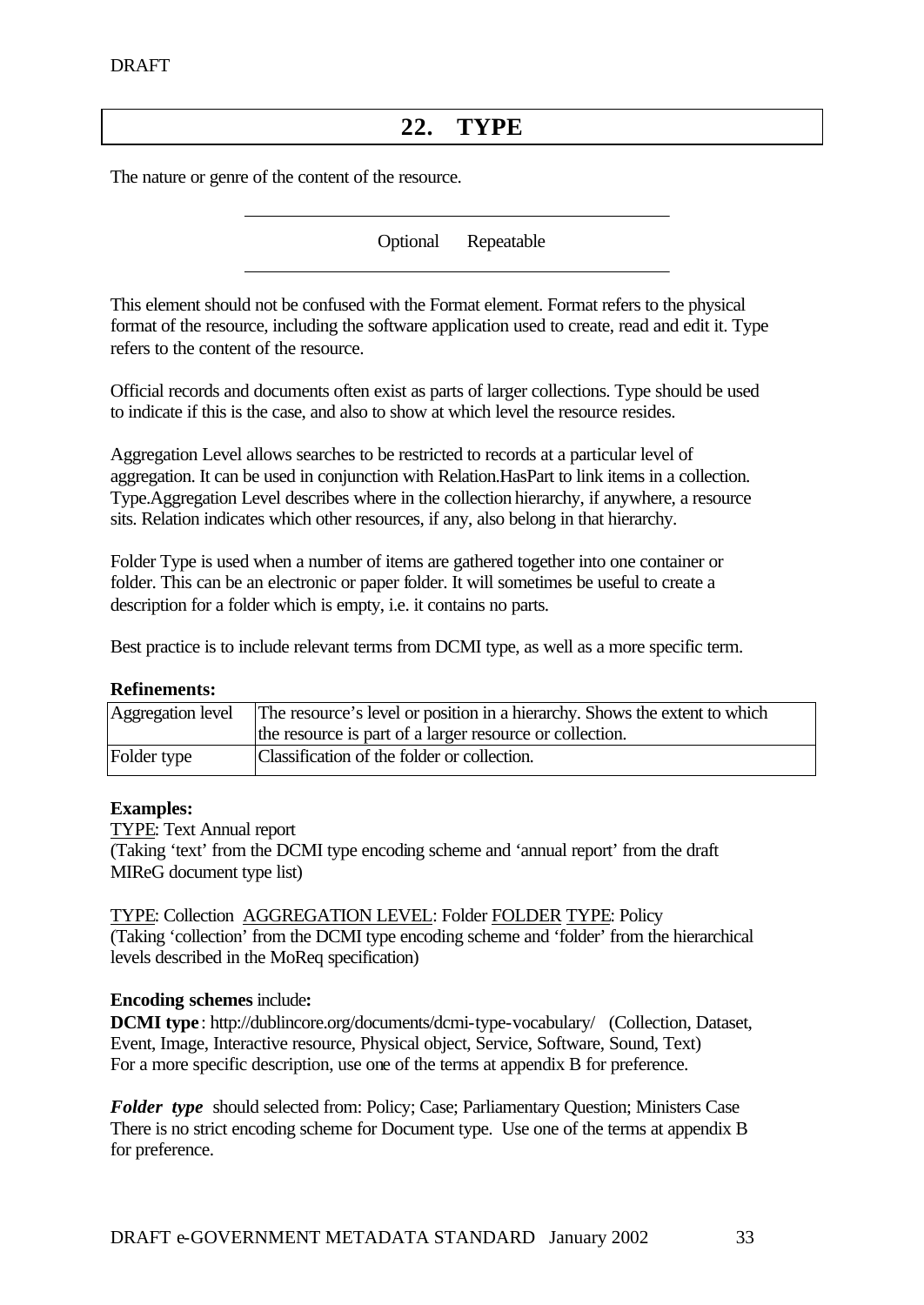| Dublin Core | Type.                |
|-------------|----------------------|
| AGLS        | Type.                |
| <b>NGDF</b> | Type.                |
| <b>GILS</b> | Type.                |
| <b>PRO</b>  | Logical record type. |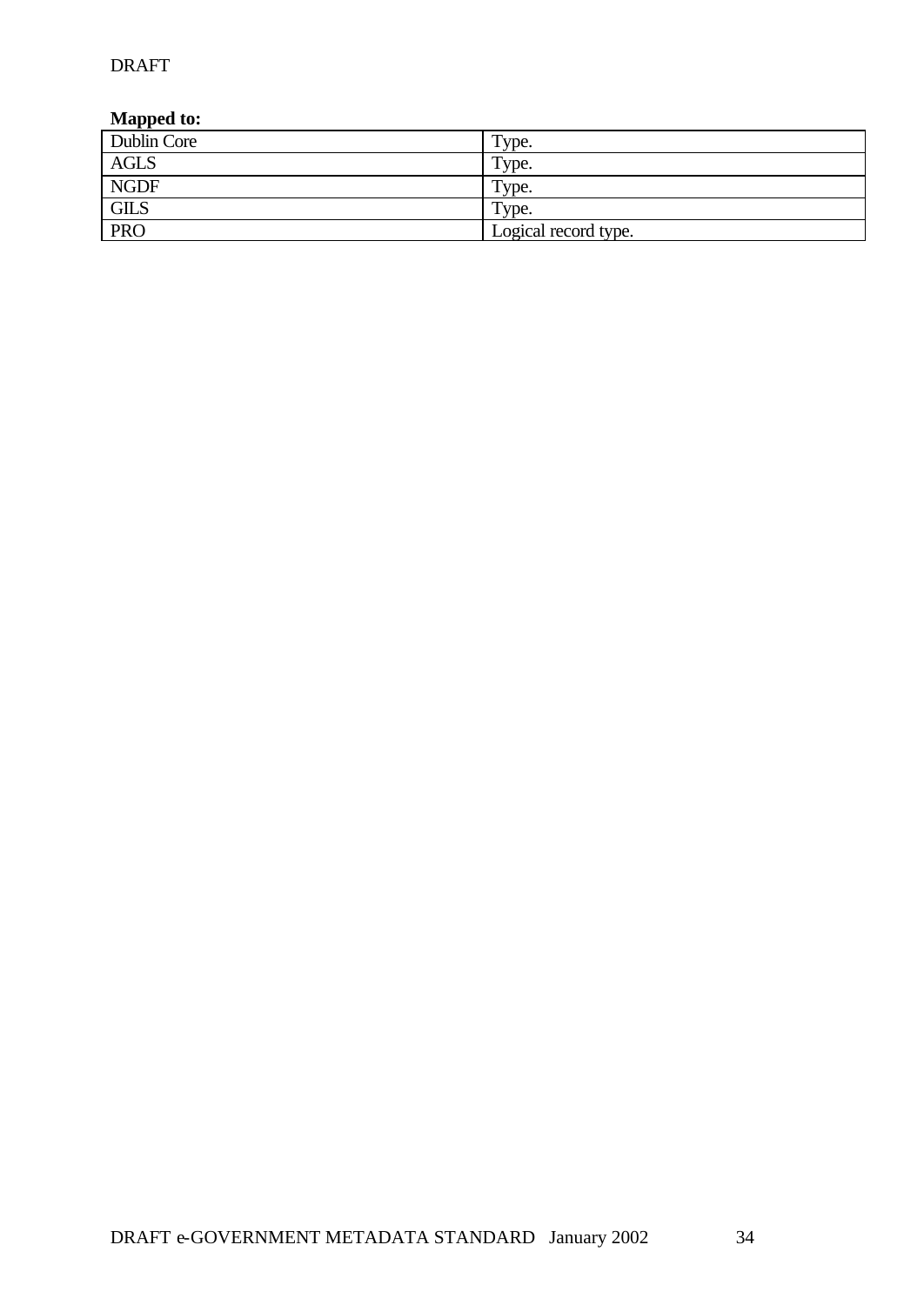#### **Appendix 1: Links, references, Encoding schemes:**

**Dublin core Metadata Initiative** http://www.dublincore.org **Getty Geographic thesaurus** http://shiva.pub.getty.edu/tgn\_browser/ **Government Data Standards Catalogue** http://www.govtalk.gov.uk **NGDF** http://www.ngdf.org.uk/for titles **International Organisation for Standardisation** http://www.iso.ch/ **United Kingdom Standard Geographic Database(UKSGB)** http://www.ngdf.org.uk/

**W3C Worldwide Web Consortium** http://www.w3.org**/**